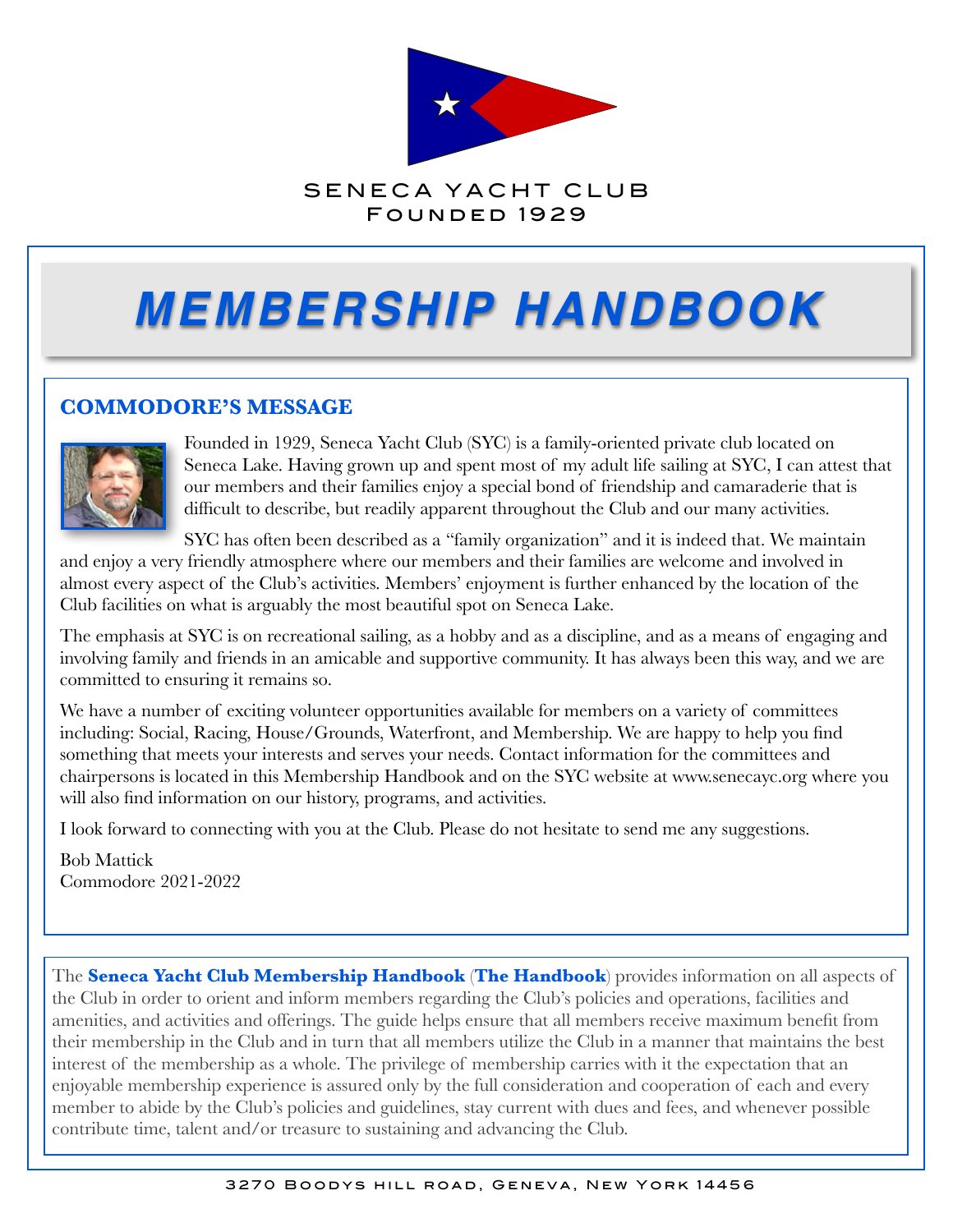#### **CLUB MANAGEMENT**

The Club is managed by a 12-member Board of Directors consisting of Commodore, Vice Commodore, Treasurer, Secretary, Fleet Captain and seven directors-at-large. All are elected each year at the Annual Meeting held at the conclusion of the Club's season. The list of officers, directors, and committee members below is also posted on the clubhouse bulletin board.

#### **OFFICERS:**

VICE COMM: RICHARD SALTER C: 315-759-8975 [salter@hws.edu](mailto:salter@hws.edu) TREASURER: JIM GINDLING C: 585-545-9323 [jgind4038@gmail.com](mailto:jgind4038@gmail.com) 16 Cornwall Road, Geneva, NY 14456

COMMODORE: ROBERT MATTICK C: 315-945-7169 [bmattick@verizon.net](mailto:bmattick@verizon.net)

FLEET CAPTAIN: E. JOHN BAKER C: 315-945-3794 [ebaker4024@gmail.com](mailto:ebaker4024@gmail.com) SECRETARY: CHRISSY WEST C: 585-203-7102 [senecayachtclub@gmail.com](mailto:senecayachtclub@gmail.com)

> DARRIN MAGEE C: 970-319-8258 [magee@hws.edu](mailto:magee@hws.edu) DAVID PHILLIPS C: 315 945 3991 Idayphil@gmail.com

**DIRECTORS:** GENNARO FAZIO H: 315-789-1329 [gf35@cornell.edu](mailto:gf35@cornell.edu) WERNER HOLTZE C: 585-313-9106 [werner.hotlze@gmail.com](mailto:werner.hotlze@gmail.com) DAVID KENDRICK C: 315-781-3929 [rynnosseros@gmail.com](mailto:rynnosseros@gmail.com) ANITA MIRACLE C: 585-944-7093 [wombat2008@hotmail.com](mailto:wombat2008@hotmail.com) BILL WILSON C: 585-727-4120 [williamwilson@frontiernet.net](mailto:williamwilson@frontiernet.net)

**HONORARY:** DR. CHARLES WISOR



KENDRICK MAGEE MIRACLE PHILLIPS WILSON WISOR







**STEWARD:** The steward is a part time employee of the Club whose responsibilities include cleaning and sanitizing bathrooms and kitchen, maintaining all floors, and emptying trash cans and recycling. The steward completes clubhouse maintenance tasks as requested by the Board of Directors. For questions or concerns about club upkeep contact Richard Salter.

Steward for 2022 - Maddi Meyer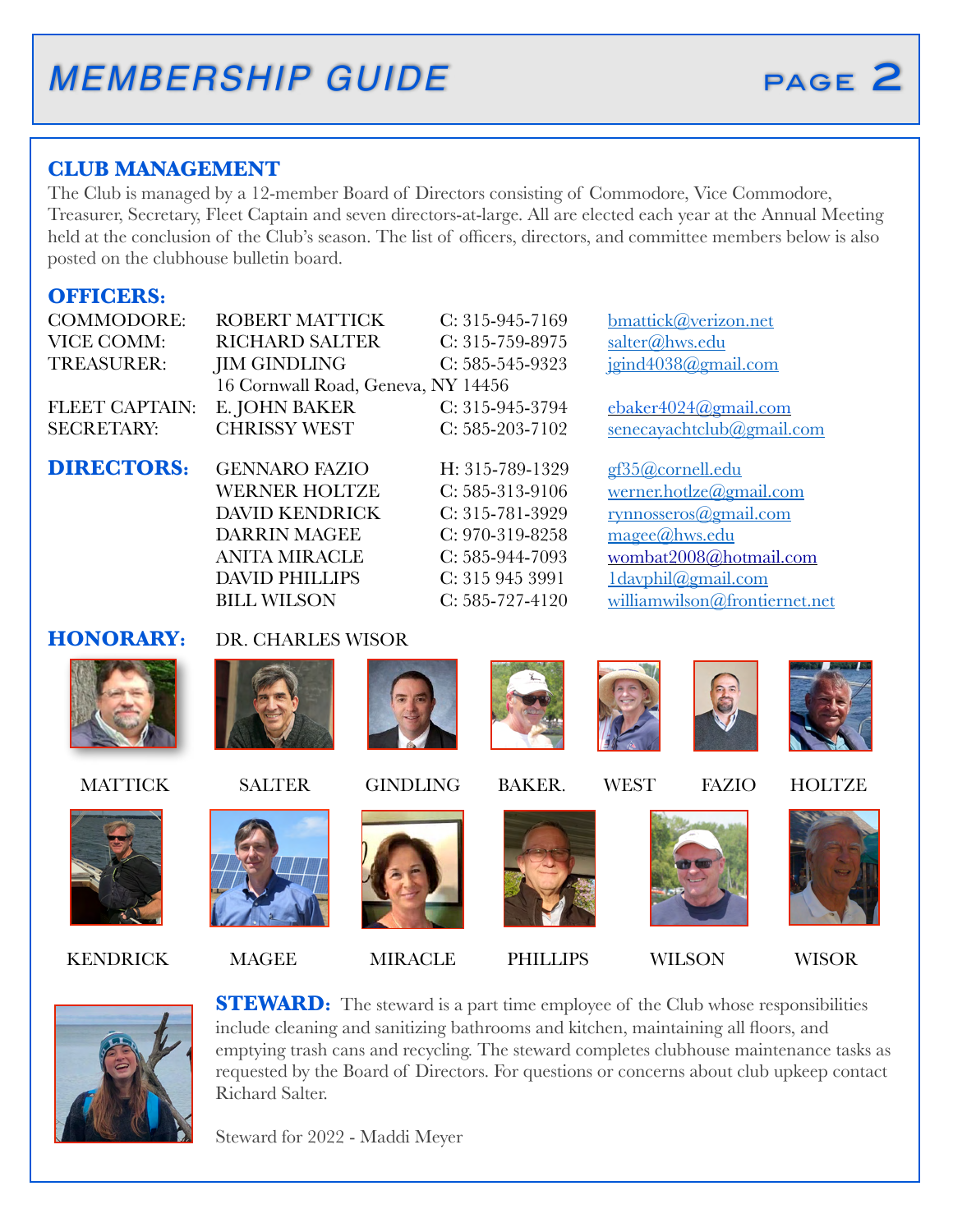#### **COMMITTEES**:

HOUSE chaired by MAGEE with HOLTZE and SALTER

GROUNDS chaired by SALTER with MAGEE and MIRACLE

WATERFRONT chaired by FAZIO with PHILLIPS, KENDRICK, WILSON

MOORINGS AND DOCKS chaired by FAZIO with GINDLING and KENDRICK

FLEETS AND RACING

• CLUB POWER BOATS chaired by BAKER and PHILLIPS

• RACE COMMITTEE chaired by MATTICK and HARTMAN with SKIPPERS

- FLEET RACING (3 or more boats constitutes a fleet)
	- CRUISING CLASS FLEET CAPTAIN TOM WEST 585-410-8464 [twest@haleyaldrich.com](mailto:twest@haleyaldrich.com)
	- THISTLE/FLYING SCOTT CLASS FLEET CAPTAIN AARON HOLLAND [sailnmusic@gmail.com](mailto:sailnmusic@gmail.com)
	- STAR CLASS FLEET CAPTAIN TOM WHITE
	- LASER CLASS FLEET CAPTAIN BILL WILSON
	- SUNFISH CLASS FLEET CAPTAIN JIM GINDLING

| $\mathbf{O}$ THER $\cdot$<br><b>TELLTALES</b>                                               | <b>CHARLIE HARTMAN</b>                                                                          |                   | ehartman@tensar.com                        |
|---------------------------------------------------------------------------------------------|-------------------------------------------------------------------------------------------------|-------------------|--------------------------------------------|
| <b>LOCKERS AND KEYS</b>                                                                     | <b>JIM GINDLING</b>                                                                             |                   |                                            |
| <b>SSA PRESIDENT</b>                                                                        | <b>LISA SALTER</b>                                                                              | $C: 315-759-8991$ | senecasailingacademy@gmail.com             |
| <b>SSA LIAISONS</b>                                                                         | JIM GINDLING AND DAVID KENDRICK                                                                 |                   |                                            |
| WSN LIAISONS                                                                                | RUTH BENEDICT C: 315-759-0133<br><b>NAN CRYSTAL ARENS</b>                                       |                   | benedict.ruth86@gmail.com<br>arens@hws.edu |
| <b>SOCIAL COMMITTEE</b><br>• BEVERAGES<br>• PRIVATE EVENTS<br>• PUNCHBOWLS<br>• CLUB EVENTS | JULIA MATTICK C: 315-719-5970<br><b>SYC BOARD OF DIRECTORS</b><br><b>SYC BOARD OF DIRECTORS</b> |                   | imattick@verizon.net                       |
| <b>COMMUNITY RELATIONS &amp;</b><br><b>SYC WEBSITE</b>                                      | <b>CHRIS LYTLE</b>                                                                              | C: 315-224-8639   | $ctlytle$ <i>(a)</i> gmail.com             |
| <b>SYC SOCIAL MEDIA</b>                                                                     | JIM GINDLING                                                                                    |                   |                                            |
| <b>BOARD NOMINATING</b>                                                                     | COMMODORE, VICE COMMODORE, TREASURER                                                            |                   |                                            |
|                                                                                             |                                                                                                 |                   |                                            |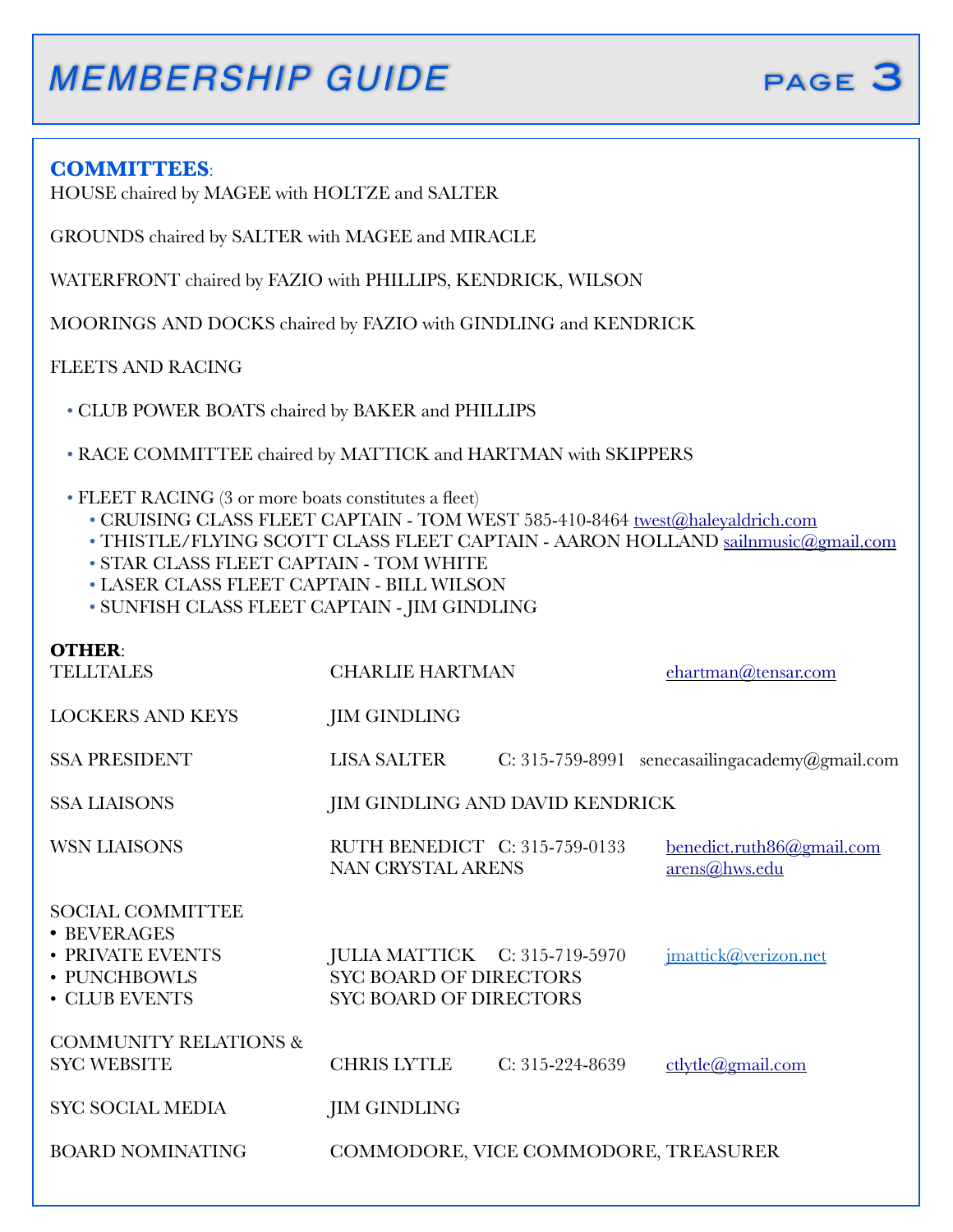

#### **CALENDAR 2022**

The clubhouse is a seasonal use structure which opens the last Saturday of April/first Saturday of May and closes the last Saturday of October. Opening and closing is a volunteer effort in conjunction with the Board of Directors. Members assist with a variety of tasks including moving boats, cleaning locker rooms, lounge, kitchen and loft, yard work, picnic table repair, and beach clean up. Lunch is provided immediately following clean up completion. The Board also holds work parties to complete larger tasks such as dock launching/repair, beach clean up, and clubhouse repair. The Club's fleet racing season begins Memorial Day weekend and concludes Labor Day weekend.

**SYC BOARD OF DIRECTORS MEETINGS:** Thursdays at 7:00 p.m. on January 6, February 10, March 3, April 7, May 5, June 2, July 7, August 4, September 1, October 6, November 3

**SSA BOARD OF DIRECTORS MEETINGS:** Thursdays at 7:00 p.m. - January 8 (retreat), February 17, March 24, April 21, May 19, June 16, July 21, August 18, September 15, October 20, November 17, December 15

| <b>MARCH</b>     | 3/20                                                       | Sun                                                                                                      | 2PM                                                                          | Burning of the Socks                                                                                                                                                                                                                                                                             |
|------------------|------------------------------------------------------------|----------------------------------------------------------------------------------------------------------|------------------------------------------------------------------------------|--------------------------------------------------------------------------------------------------------------------------------------------------------------------------------------------------------------------------------------------------------------------------------------------------|
| <b>APRIL</b>     | 4/30                                                       | Sat                                                                                                      | 10AM                                                                         | Clean Up Day                                                                                                                                                                                                                                                                                     |
| <b>MAY</b>       | $5/28 - 5/30$<br>5/30                                      | Sat - Mon<br>Mon                                                                                         | 10AM<br>1PM                                                                  | Fleet Racing - Memorial Day Series<br>Memorial Day Punchbowl                                                                                                                                                                                                                                     |
| <b>JUNE</b>      | $6/4 - 6/5$<br>6/12<br>6/19<br>6/26                        | Sat - Sun<br>Sun<br>Sun<br>Sun                                                                           | All day<br>10AM<br>10AM<br>10AM                                              | Senecanoe Thistle Regatta<br><b>Fleet Racing</b><br><b>Fleet Racing</b><br><b>Fleet Racing</b>                                                                                                                                                                                                   |
| <b>JULY</b>      | 7/3<br>7/4<br>7/10<br>7/17<br>7/23<br>7/24<br>7/30<br>7/31 | 7/2, 7/3, 7/4 Sat, Sun, Mon10AM<br>Sun<br>Mon<br>Sun<br>Sun<br>Sat<br>Sun<br>Sat<br>$\operatorname{Sun}$ | $6PM - 9PM$<br>1PM<br>10AM<br>10AM<br>All day<br>10AM<br>10AM<br>6PM<br>10AM | Fleet Racing - 4th of July Series<br>Char Fajita Fest with the Meyer and McGuire Band<br>Fourth of July Punchbowl<br><b>Fleet Racing</b><br><b>Fleet Racing</b><br>Douglas Wisor Memorial Laser Regatta<br>Fleet racing<br>Cruising Class Regatta<br>Cruising Class Dinner (TBD)<br>Fleet racing |
| <b>AUGUST</b>    | 8/7<br>8/14<br>$8/15 - 8/18$<br>8/21<br>8/27<br>8/28       | Sun<br>Sun<br>Mon - Thu<br>Sun<br>Sat<br>Sun                                                             | 10AM<br>10AM<br>10AM<br>6PM<br>10AM                                          | <b>Fleet Racing</b><br><b>Fleet Racing</b><br>Boat Building Workshop with FLBM<br><b>Fleet Racing</b><br>Commodore's Dinner<br><b>Fleet Racing</b>                                                                                                                                               |
| <b>SEPTEMBER</b> | $9/3 - 9/5$<br>9/5<br>$9/10(9/11*)$                        | Sat - Mon<br>Mon<br>Sat, (Sun*)                                                                          | 10AM<br>1PM<br>10AM                                                          | Fleet Racing - Labor Day Series<br>Labor Day Punch Bowl<br>Cruising Class Barge Race (* Rain Date)                                                                                                                                                                                               |
| <b>OCTOBER</b>   | <b>TBD</b><br>10/29                                        | Sat                                                                                                      | 10AM<br>1PM                                                                  | SSA Board of Directors Annual Meeting at SYC<br>Fall Cleanup and Closing<br>Hauling Out Party Lunch and Annual Meeting at SYC                                                                                                                                                                    |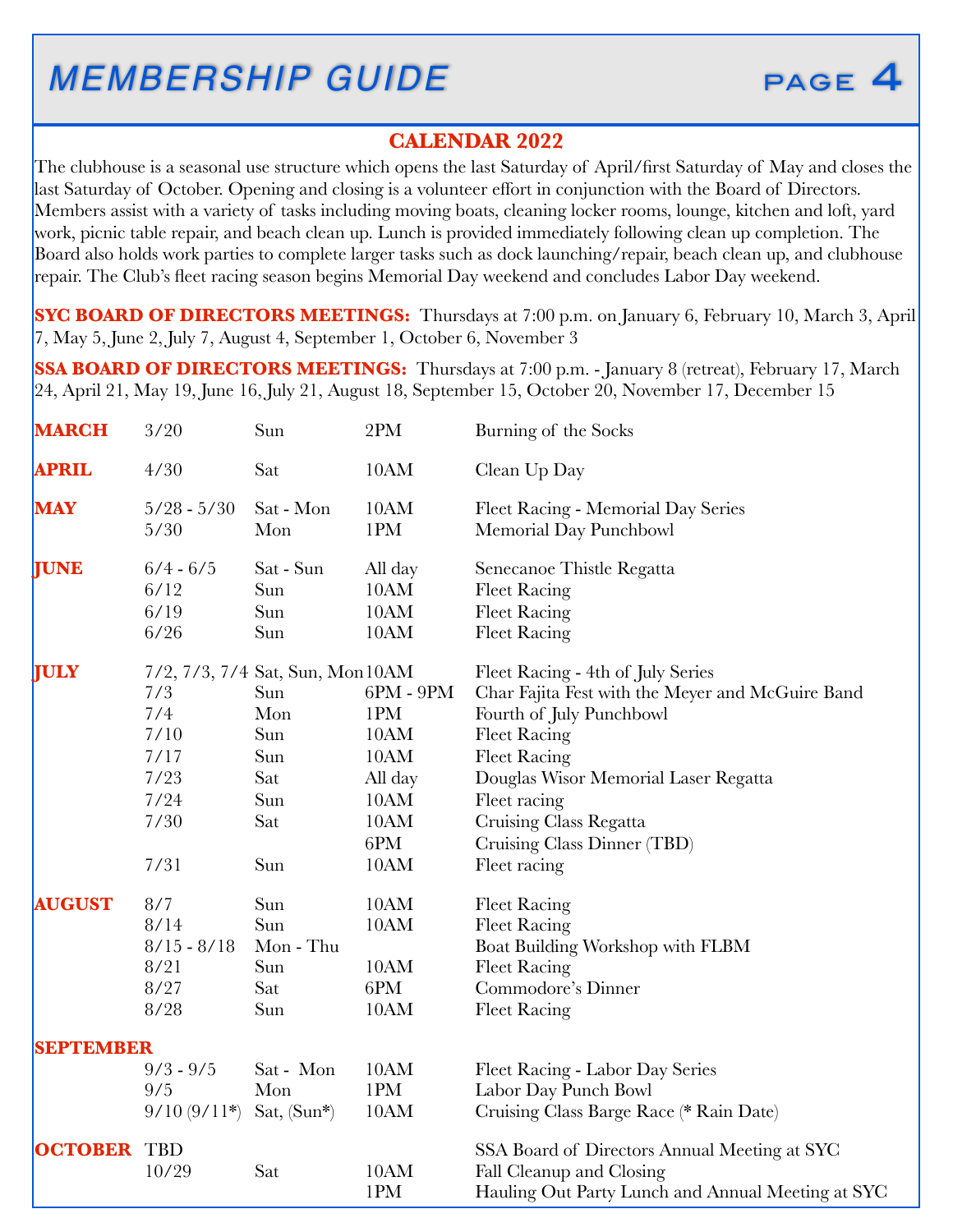#### **Membership Process**

Membership to the Club is encouraged though limited to the scale of the club facilities. Prospective members interested in membership must be proposed by an existing member. The 1 page application is to be completed by the sponsoring member and submitted to the Board of Directors for review. Acceptance of membership is not implied until the Board takes action. Once the Board reviews the application and takes action, the prospective member is notified by the Secretary and billed by the treasurer.

#### **Membership Dues and Privileges**

The annual dues and initiation fees are as follows effective October 2020. A one time initiation fee equal to one year's dues and one year's dues are assessed at the time of membership approval. The annual dues and fees are billed February 1. One-half of the charges are payable March 1 and one-half June 1. All members in arrears April 1 and July 1, respectively, will be posted and if still in arrears after 15 days will be eligible for suspension. Any person entitled to privileges of the club as a member of the family of a person holding a Family Membership may upon marrying or attaining the age of 21 years, or upon termination of such family membership, take out active membership in the club, without the payment of initiation fee, subject to the vote of the Board of Directors. The Board of Directors has discretion to grant a demit to any member in good standing requiring a leave of absence. In case a resignation is submitted and accepted and the person thereafter wishes again to become a member, an initiation fee will be necessary. No person elected to membership will qualify as a member or be entitled to the privileges of the club until initiation fee and dues are paid in full. Prices listed below include sales tax.

Example: family membership approval  $\geq$  \$429 initiation fee  $+$  \$429 annual dues = \$858

Family Membership  $$429$ Family Membership entitles all members of the immediate family, except sons and daughters 21 years of age or over (unless in college, temporarily in military service or legally dependent) to all privileges of the Club.

Senior Family Membership\*  $$215$ 

Single Membership  $$297$ 

 A Single Membership entitles an individual, but not their family, to all privileges of the Club.

Junior Single Membership  $\text{STBD}$ 

A Junior Single Membership is limited to individuals who have not reached their 25th birthday as of January 1 of the membership year, and does not require an initiation fee. The dues shall be ½ the amount of a single membership and junior single members shall have all privileges of the Club except that of voting at the annual meeting. The purpose of this classification is to promote active participation in the sailing programs and the board shall have discretion to deny applications under this class which are primarily social.

Senior Single Membership\* \$149

Non-Resident Membership  $$60$ 

Non-Resident Membership is applicable only to persons who have neither a residence nor a place of business and do not maintain a boat within 50 miles of the Club. It shall carry the same privileges and restrictions as a Family Membership.

Honorary Membership is granted at the discretion of the Board

\* A member in good standing of any classification who has been such for 20 or more years and who is 65 or more years of age shall upon written application by him to the Board of Directors be made a Senior Member.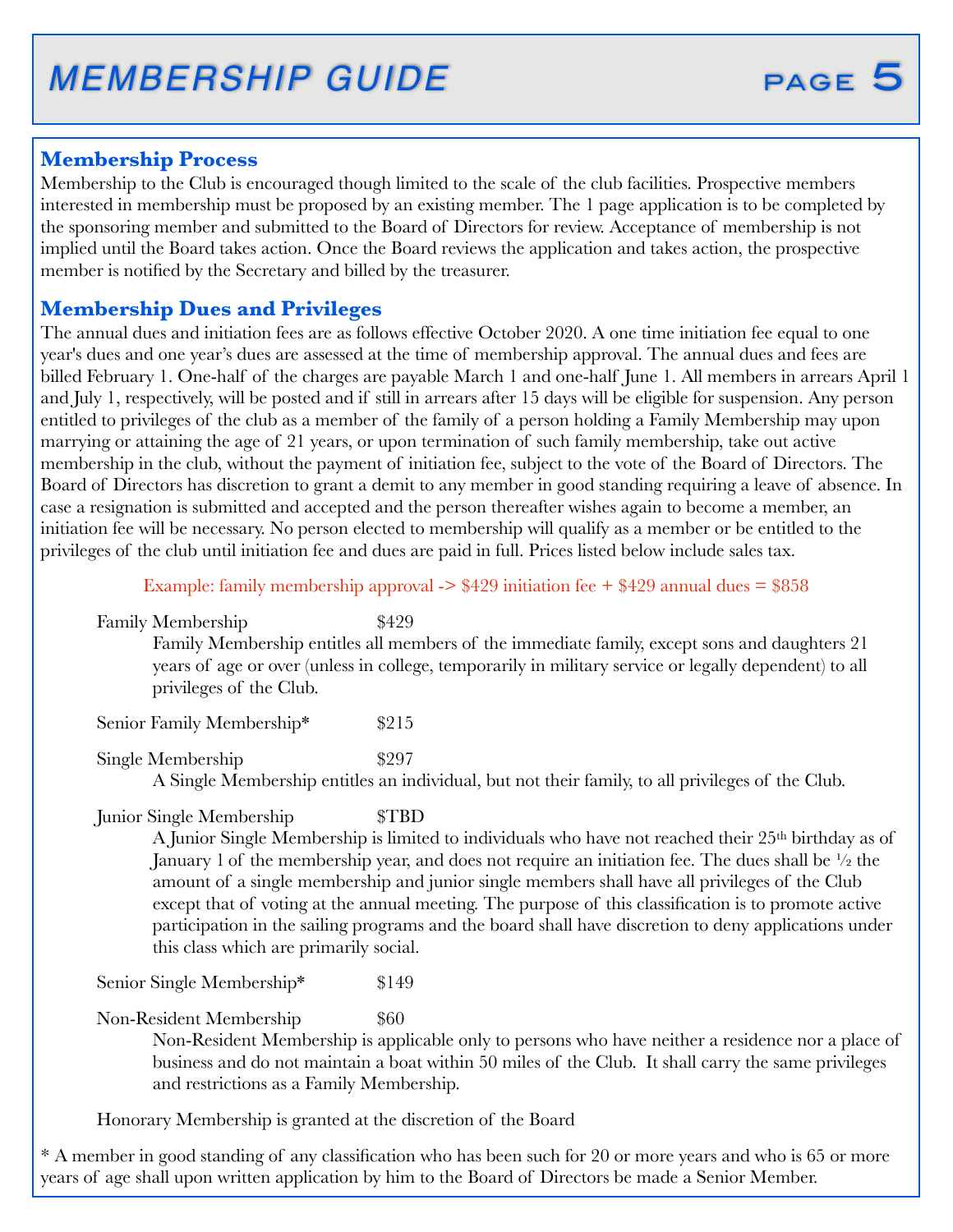### **Membership Dues (required)**

| Family        | \$429 |
|---------------|-------|
| Senior Family | \$215 |
| Single        | \$297 |
| Senior Single | \$149 |
| Non Resident  | \$60  |
| Honorary      | \$0   |

#### **Membership Fees (required)**

| Family Initiation (FI)   | \$429 |
|--------------------------|-------|
| Single Initiation (SI)   | \$297 |
| Senior Family Initiation | \$215 |
| Senior Single Initiation | \$149 |

#### **Boat Storage and Mooring Fees (elective)**

| South Rack/Lot           | \$55  |
|--------------------------|-------|
| East Parking Lot         | \$55  |
| North Lot                | \$35  |
| Winter Storage North Lot | \$100 |
| Apron                    | \$216 |
| West Mooring Field       | \$216 |
| North Mooring Field      | \$324 |
|                          |       |

#### **Locker Fees (elective)**

| Ladies' Room                          |      |
|---------------------------------------|------|
| EWLR - East Wall Ladies' Room         | \$30 |
| <b>NWLR</b> - North Wall Ladies' Room | \$20 |
| <b>SWLR - South Wall Ladies' Room</b> | \$40 |
| Men's Room                            |      |
| EWMR - East Wall Men's Room           | \$30 |
| <b>WWMR</b> - West Wall Men's Room    | \$40 |
| NWMR - North Wall Men's Room          | \$40 |
| Lounge                                |      |
| <b>EWL</b> - East Wall Lounge         | \$40 |
| WWL - West Wall Lounge                | \$40 |
| SWL - South Wall Lounge               | \$40 |
| Loft                                  | \$20 |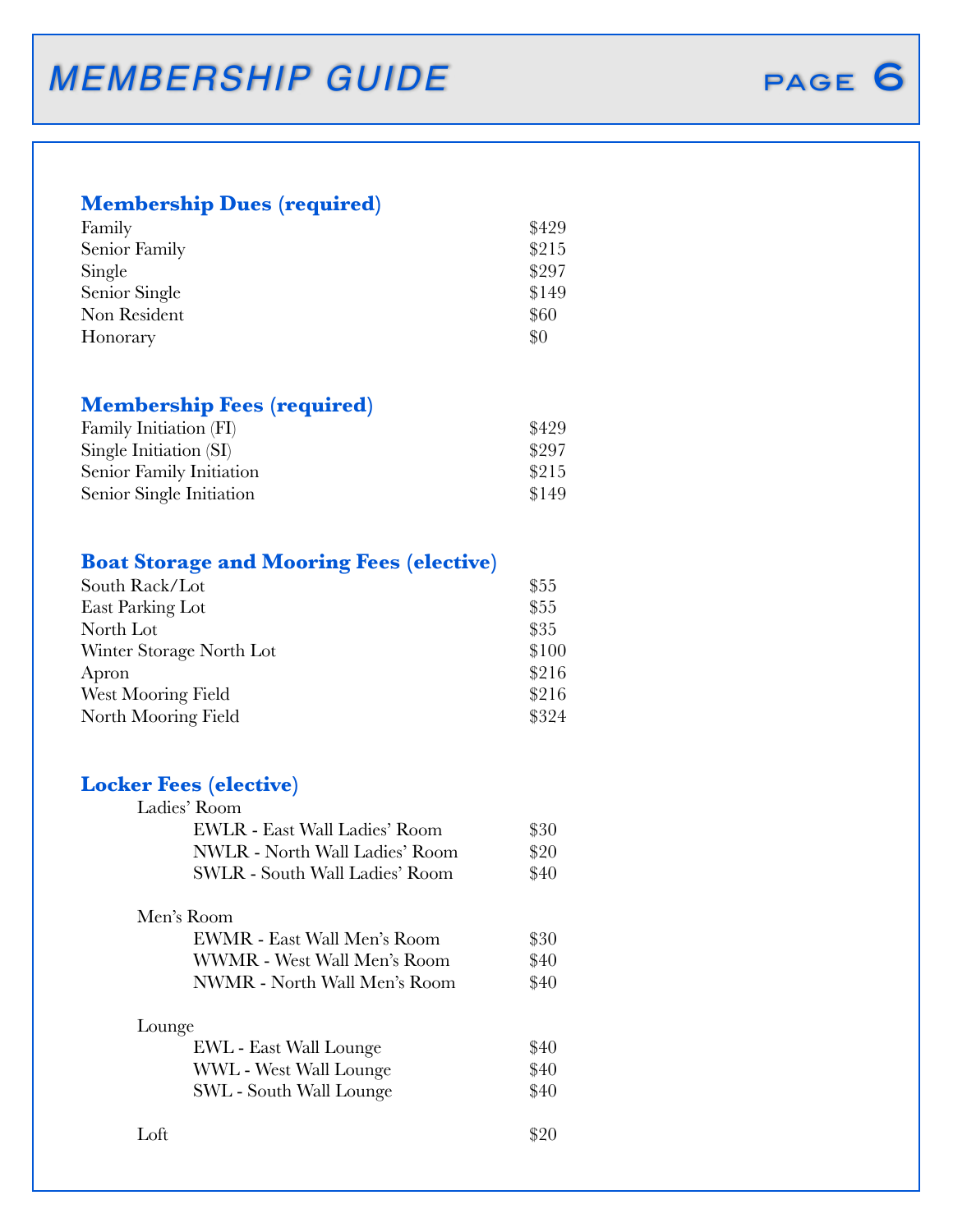

### SENECA YACHT CLUB

Established in 1927

#### **APPLICATION FOR MEMBERSHIP**

Application to be completed by the sponsor and submitted to the Commodore of Seneca Yacht Club for review at the next Board meeting (first Thursday of the month).

Date of Application: \_\_\_\_\_\_\_\_\_\_\_\_\_\_\_\_\_ Date of SYC Board of Director's Review: \_\_\_\_\_\_\_\_\_\_\_\_\_\_\_\_\_

Membership Type:

Single - one person in the household utilizes Club - 2021 Annual dues  $$275*$ 

\_\_\_\_\_ Family - more than one person in household utilizes Club; immediate family only - 2021 Annual dues \$397\*

\_\_\_\_\_ Junior - person who has not reached 25th birthday as of January 1st of the membership year - 2021 Annual dues \$113\*

Non-Resident - persons who do not reside, work, or maintain a boat within 50 miles of the Club - 2021 Annual dues \$56\*

\* plus a one time initiation fee of same amount (e.g., family membership = \$397 annual + \$397 initiation due upon acceptance)

#### **Applicant(s) Information**

| Applicant(s) Name(s):                                |                                                                                                                                                                                                                                |                                                                                                           |
|------------------------------------------------------|--------------------------------------------------------------------------------------------------------------------------------------------------------------------------------------------------------------------------------|-----------------------------------------------------------------------------------------------------------|
| Applicant(s) Phone Number(s):                        | <u> 1989 - Johann Stein, marwolaethau a bhann an t-Amhain Aonaichte ann an t-Amhain Aonaichte ann an t-Amhain Aon</u>                                                                                                          |                                                                                                           |
| Applicant(s) E-mail Address(es):                     | <u> 1989 - Jan Samuel Barbara, margaret eta idazlea (h. 1989).</u>                                                                                                                                                             |                                                                                                           |
| Applicant(s) Mailing Address:                        |                                                                                                                                                                                                                                |                                                                                                           |
|                                                      |                                                                                                                                                                                                                                |                                                                                                           |
|                                                      |                                                                                                                                                                                                                                |                                                                                                           |
| Applicant(s) children:                               |                                                                                                                                                                                                                                |                                                                                                           |
|                                                      |                                                                                                                                                                                                                                |                                                                                                           |
|                                                      | For questions below, complete all that apply. None required.                                                                                                                                                                   |                                                                                                           |
| Candidate(s) former Yacht Club membership?           |                                                                                                                                                                                                                                |                                                                                                           |
| Candidate(s) past boating experience?                |                                                                                                                                                                                                                                | <u> 1989 - Johann Stoff, amerikansk politiker (d. 1989)</u>                                               |
|                                                      |                                                                                                                                                                                                                                | Watercraft Owner? None _______ Paddle Board _______ Kayak _______ Canoe ______ Power Boat ______          |
|                                                      | One Class Design Boat (Star, Thistle, Laser, Flying Scott, Sunfish, other) _____                                                                                                                                               | Type: $\qquad \qquad$                                                                                     |
|                                                      |                                                                                                                                                                                                                                |                                                                                                           |
|                                                      | Would candidate(s) wish to participate in the sailing program offerings?                                                                                                                                                       |                                                                                                           |
|                                                      |                                                                                                                                                                                                                                | Pleasure Sailing _______ Racing ________ Youth Sailing Lessons (ages 7 - 17) ______ Adult Sailing Lessons |
|                                                      | Please provide 3 references: (include SYC members if possible):                                                                                                                                                                |                                                                                                           |
|                                                      | Ref 1: Ref 2: Ref 2: Ref 2: Ref 2: Ref 2: Ref 2: Ref 2: Ref 2: Ref 2: Ref 2: Ref 2: Ref 2: Ref 2: Ref 2: Ref 2: Ref 2: Ref 2: Ref 2: Ref 2: Ref 2: Ref 2: Ref 2: Ref 2: Ref 2: Ref 2: Ref 2: Ref 2: Ref 2: Ref 2: Ref 2: Ref 2 | Ref 3:                                                                                                    |
| MEMBERSHIP APPLICATION last updated February 7, 2021 |                                                                                                                                                                                                                                | Sponsor: <u>____________________________</u> (print) _________________________________(signature)         |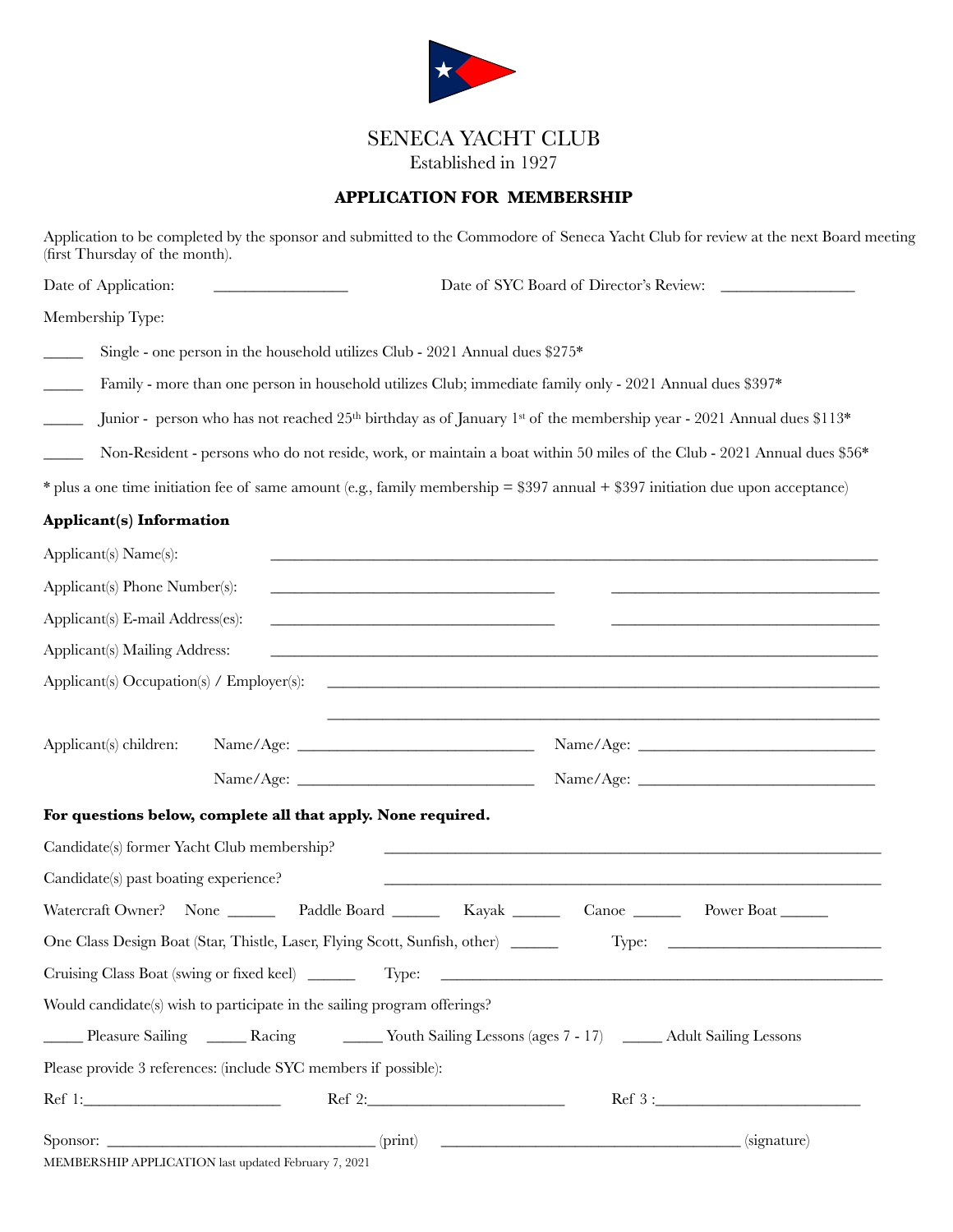#### **CLUBHOUSE**

The clubhouse is managed by the House Committee with daily assistance from the club's steward. The clubhouse features a lounge and kitchen, men's locker room / restroom, women's locker room / restroom and loft for use by members and guests. Maintaining the clubhouse requires the cooperation and effort of all members and guests to utilize the club's facilities and equipment with care, leaving things in reasonable order so that others may access and enjoy them too. The clubhouse key, provided by the treasurer at the time of membership, works on all exterior doors and the north and south gates. The last person at the club is responsible for turning off all lights and locking all doors and windows (7 doors - 1 ladies locker room, 1 lower loft, 1 upper loft, 2 men's locker room, 1 lounge, 1 kitchen). Keys must be returned to the treasurer upon resignation from the club.

#### **AED**

An AED is located on the west wall between the lounge door and the men's locker room door. The AED provides automated directions when activated for use. If the AED is used call 911 immediately.

#### **Chairs**

Outdoor chairs are available for use. Please return them to the clubhouse before leaving.

#### **Fireplace**

Use the fireplace at your own risk. Bring your own wood and place leftover wood in the adjacent built in boxes.

#### **Ice Machine**

The ice machine is located in the kitchen and is available for use with the exception of filling large coolers. Store beverages and food in the refrigerator, not in the ice machine. Retrieve ice using ice scoop provided; never retrieve ice with personal or glass container.

#### **Kitchen**

Members and guests have full use of the kitchen refrigerator, stove, sink, and items made available in unlocked cabinets (e.g., paper towels, reusable plates, cups, utensils, basic condiments, etc). The stove top and oven run on propane. Do not turn off the gas to the stove. In the event the pilot light goes out, please contact the Commodore. Perishable foods need to be removed from refrigerator daily as the refrigerator is cleaned out on a weekly basis. Clean and return any club kitchen items to kitchen cabinets in a timely manner. Clean up spills in refrigerator, on stove, counters or floor immediately.

#### **Land Line Telephone**

A landline telephone is located in the lounge on the east wall adjacent to the ice machine and can be used to make local or 911 calls.

#### **Locker / Rest Rooms**

A limited number of lockers are available for seasonal rental in the men's and women's locker rooms and the loft. To request a locker contact the treasurer. Clubhouse floors get slippery when wet. Please wipe up wet areas in changing or shower area after use and ensure children using showers are supervised by an adult. Use outdoor faucet on south side of clubhouse for sand removal; avoid tracking sand into clubhouse and shower. Store personal chairs and grilling equipment and materials inside lockers.

#### **Loft**

The loft, located on the second floor of the clubhouse, is a storage place for boat parts (e.g., Seneca Sailing Academy equipment, spars, boards, sails) and waterfront gear. Members are encouraged to label all items stored in the loft with last name. When storing items in the loft, please be conscientious not to block locker doors. The loft is cleaned out several times per season and items not labeled or seemingly abandoned will be discarded.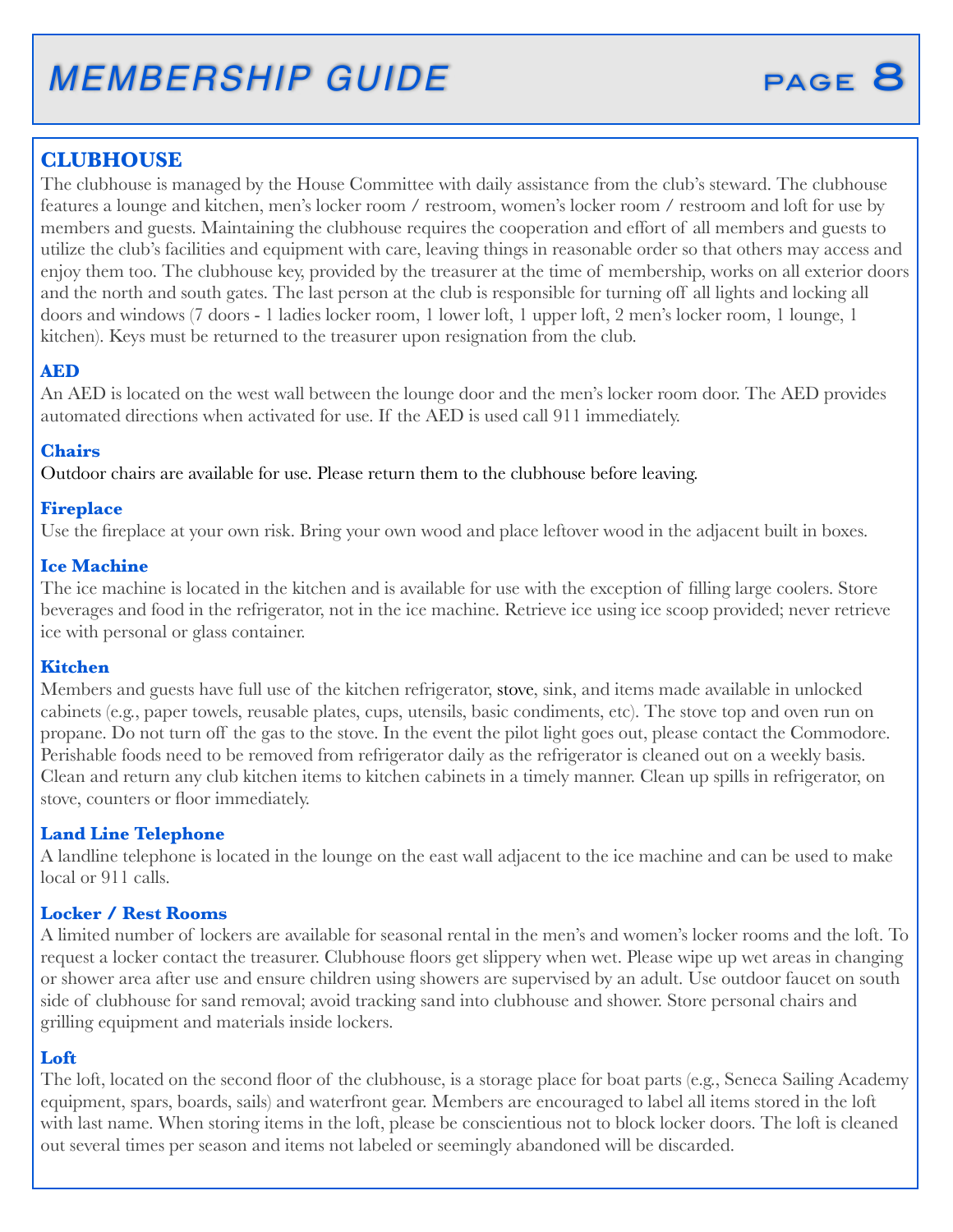#### **GROUNDS**

The Club's grounds are managed by the Grounds Committee with weekly assistance from a lawn maintenance company and occasional assistance from work parties composed of member volunteers. The grounds include the fenced in yard area surrounding the clubhouse, the parking lot east of the clubhouse, the south lot and the north lot (adjacent to the neighboring marina). Maintaining the club's grounds requires the cooperation and effort of all members and guests to utilize the areas with care, leaving things in reasonable order so that others may access and enjoy them too.

#### **Front Porch and North Pavilion**

The front porch and north pavilion areas are high traffic zones at the Club and need to be kept clear of personal items. The front porch benches and north pavilion area will be cleared regularly with unclaimed items relocated to lost and found. In the event of inclement weather, picnic tables and chairs maybe relocated to these areas temporarily. Please return chairs to clubhouse and tables to lawn prior to leaving the club. The front porch and north pavilion areas are reserved for use by the social committee for all club sponsored events such as regattas, punch bowls and the Commodore's dinner. See the club calendar for dates. The north pavilion area is available on a first come basis. Seneca Sailing Academy utilizes this area Monday - Friday from 8:30 a.m. to 4:30 p.m. throughout the summer. The north pavilion area can be reserved in advance for private parties by contacting the private events volunteer on the social committee.

#### **Gas Grills**

There are two gas grills located under the north pavilion that are available for use during club events and private parties for a fee. Grills must be reserved in advance by contacting the private events volunteer on the social committee. The private events volunteer will unlock the grill, set up the gas hose and provide access to grilling tools cabinet in the kitchen just prior to use. Please close and lock grills and kitchen cabinet prior to leaving.

#### **Charcoal Grills**

There are a number of stationary charcoal grills along the perimeter of the lawn available for use. Bring your own grilling tools. In times of high demand users are encouraged to share the grills and coals. Do not store leftover charcoal and/or lighter fluid in public spaces in the Clubhouse. Instead, take them home, donate leftover charcoal to the communal charcoal tub next the the front porch, or store them in a locker.

#### **Lawn Maintenance**

The Club contracts with a provider for weekly or as needed lawn and hedgerow maintenance. The timing of the service is determined by the provider and varies from week to week. **No dogs are permitted on the club premises at any time!**

#### **Reduce, Reuse, Recycle**

Members and guests are encouraged to provide their own reusable cups and tableware for all events. Trash must be placed in metal trash cans located throughout the Club and bottles and cans can be placed in green totes throughout club.

#### **Parking**

Vehicle parking is permitted in the east lot and along both sides of the road north of the clubhouse. Please be mindful when parking to not block or restrict other vehicles.

#### **Picnic Tables**

Picnic tables are available to members and guests on a first come basis. Tables can be moved about the grounds to accommodate members and guests. Banquet tables located inside the clubhouse are for club and private events. To utilize the banquet tables contact the private events volunteer on the social committee.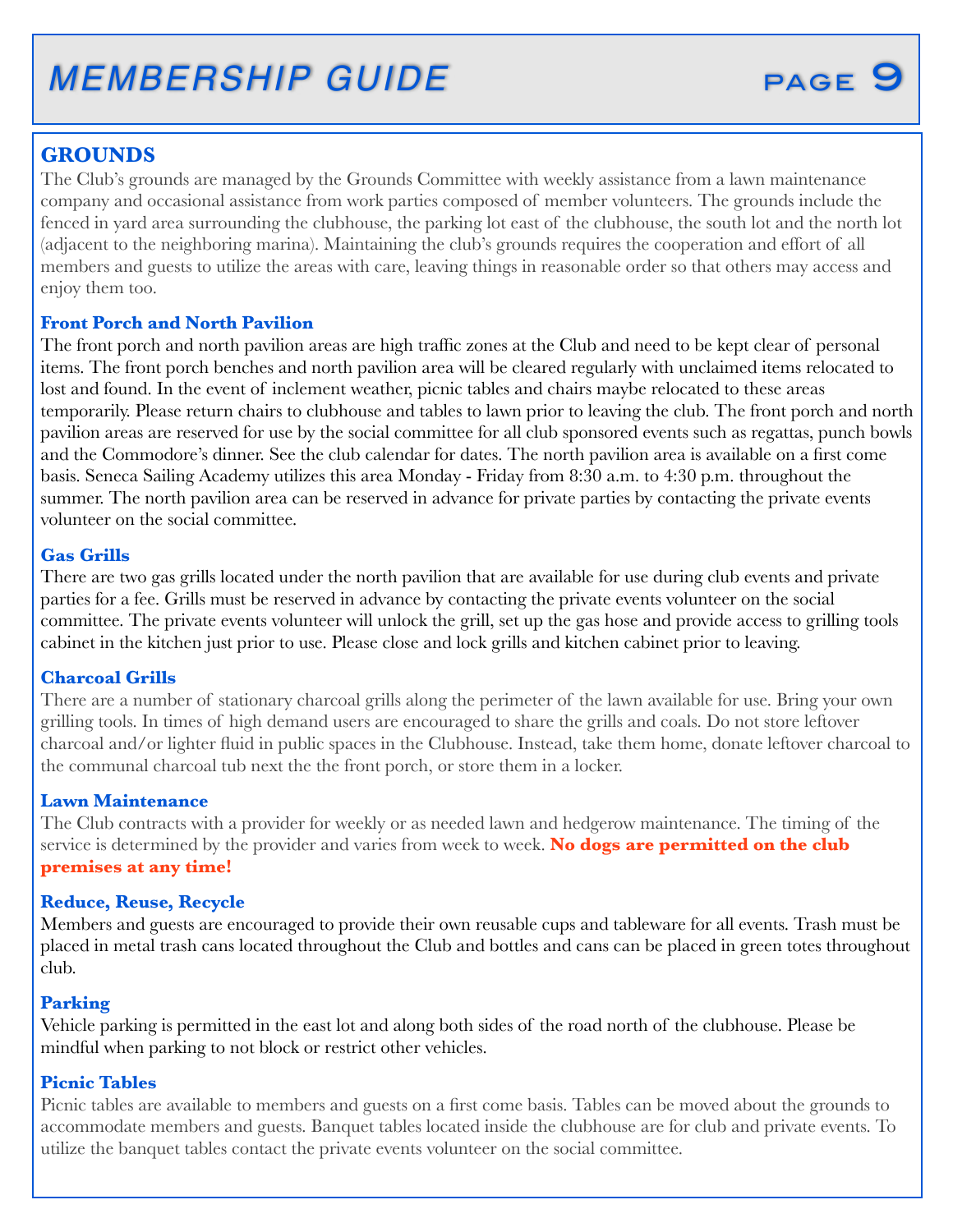#### **Camping**

Camping on SYC property, with the exception of camping on boats at the docks or moorings, is permitted only with the permission the SYC Grounds Chairperson. Any member(s) wishing to camp for longer than two nights in the Club lawn, east or south field must get permission. Members who are parents of minors (up to and including age 18) may apply to the SYC Grounds Chairperson for permission to allow such minors to camp on SYC property with approved adult supervision. Upon receiving a camping request and granting approval, the SYC Grounds Chairperson must notify the full Board of the granted permission at their earliest convenience. (e.g., names of approved campers, duration of stay, camping location, name of supervising adult of any minors). Camping is only permitted inside the fence during regattas by regatta participants and only for the duration of the regatta. All tents and camping gear must be removed by 9:30 a.m. Camping in the clubhouse is not permitted unless approved by the Board of Directors.

#### **Children**

The Club is a great place for families to enjoy with their children (youth under age 14). Children must be supervised at all times while at the Club. Children should not play around or on boats, lifts, racks or hoists.

#### **Guests**

Non-members may have the privilege of Club use for up to 4 days in one season when accompanied by a member. This restriction does not apply to house guests. Members of recognized yacht clubs may have privileges of the club. The Board of Directors may extend privileges of the club to non members for periods of time at its discretion.

#### **Private Events**

Private parties which include more than 20 non-members require registration with the SYC Social Committee and SYC Board approval in advance. Parties with 40 or more members and/or non-members also require registration and approval. Party reservation requests must be made by an SYC sponsor member. During the sailing season, SYC reserves the right to reject applications for parties of any size that would significantly limit use of the Club by the membership on weekends or holidays. The Seneca Yacht Club Board of Directors also reserves the right to deny any application for party reservations at its sole discretion.

#### **Seneca Sailing Academy (SSA)**

Formerly SYC's junior sailing program, SSA was reorganized as a 501C3 organization to further the mission of teaching students how to sail and cultivating a sense of responsibility that will keep Seneca Lake a place that all can enjoy. SSA offers programming for children ages 7 and up and adults ranging from entry level instruction to racing. Private instruction is also available. To learn more visit [senecasailingacacdemy.org](http://senecasailingacacdemy.org)

#### **Telltales**

Telltales is a monthly and as needed email newsletter communication to keep members updated on the Club throughout the season. Event details and notifications are often sent out via Telltales.

#### **Women's Sailing Network (WSN)**

The Women's Sailing Network launched in 2021. The goal of Women's Sailing Network is to provide a space for female-identifying adults to sail together, learn, and develop skills and confidence in a supportive and inclusive environment. The group meets on Friday evenings from 5:00 p.m. until 9:00 p.m. throughout the season for solo sailing or group sailing followed by camaraderie and a potluck meal. Educational and fellowship gatherings take place throughout the off-season.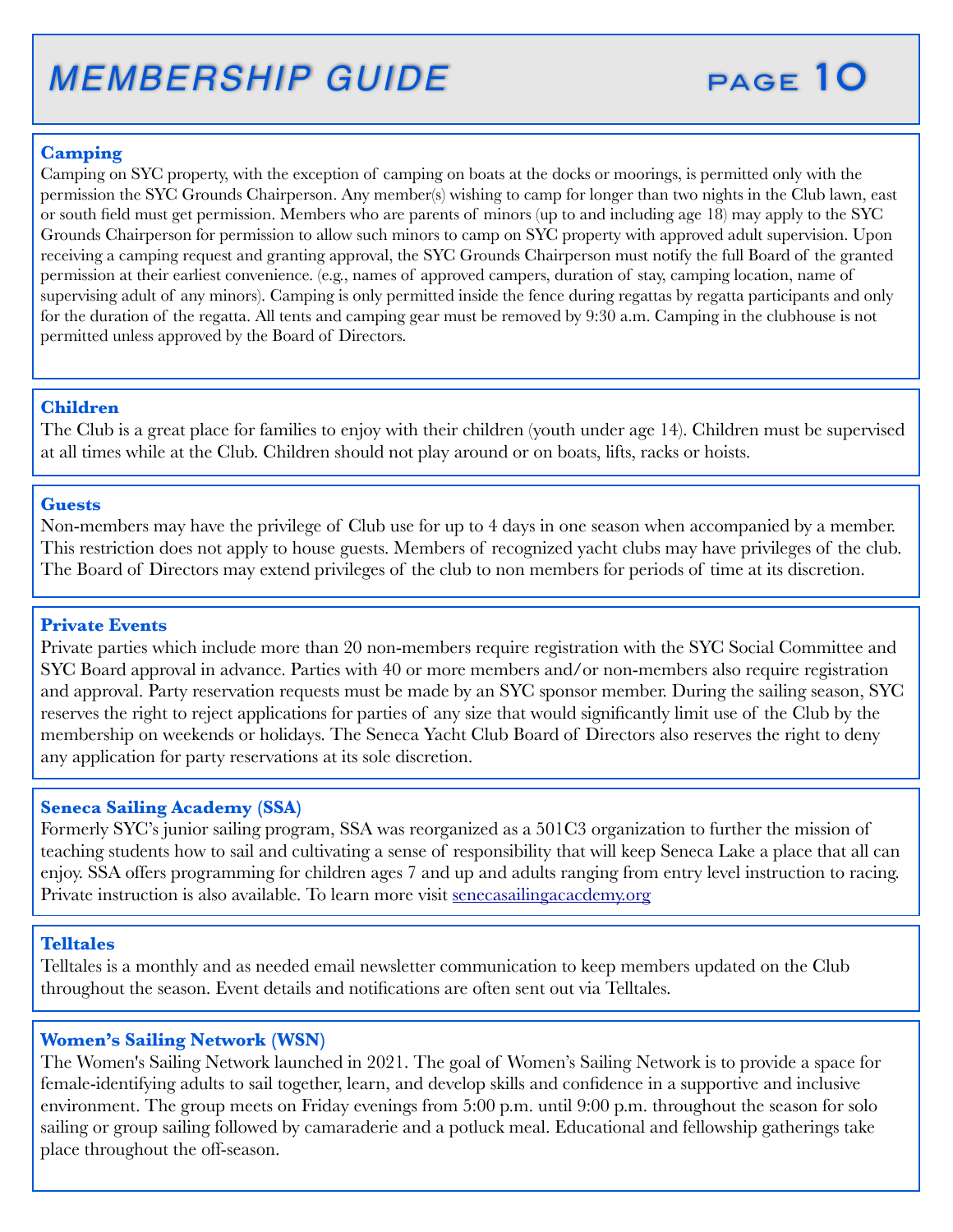#### **POLICIES RELATED TO DOCK USAGE, LAUNCHING, MOORING & STORAGE OF BOATS**

SYC permanent docks are shared facilities for the use of the membership and SYC guests. Members may use the docks freely for boarding, provisioning, and repairs, when necessary. Policies related to the use of club property and equipment by boating members and the Mooring Committee, comprised of the Commodore, Treasurer and Co-Chairs of the Waterfront Committee, will oversee guests of the Seneca Yacht Club.

The SYC Board will set fees for moorings, storage on the apron, racks, and winter storage. Any change in winter storage fees will take effect the following season, NOT the immediate winter season.

The policies of Seneca Yacht Club with regard to member and guest docking, launching, storage, mooring and related use of club grounds and equipment of boats at the Club shall be as follows, as amended July 1, 2019.

#### **Docking, Crane, and Gin Pole Policy:**

- 1. Docks anchored on the stone jetty (North Docks) are to be used for short-term dockage or repair only. All boats must tie up parallel to the dock being used.
- 2. All boats owned by SYC members or guests may use the docks in case of severe weather.
- 3. No boat shall be left at the docks for more than one night unattended unless the member or guest is aboard or on SYC property. Members may apply to the Commodore or Vice Commodore for longer dockage to perform repairs to a boat or its mooring. In no case shall a boat remain at the dock for more than 2 consecutive nights without express permission of the Commodore or Vice Commodore. All boats left at the docks for more than 2 nights without permission will incur a fee of \$10 per night paid to the SYC Treasurer within 15 days of the policy violation.
- 4. Occasionally, regattas require overnight mooring/dockage of participating boats. Notice of regattas will be posted in advance. When the club sponsors a regatta, the docks are reserved for racing and committee boats and may not be used by members, except those racing or being used by the race committee, with exception for member boats awaiting repair or use of the Gin Pole. The SYC Sunday Racing Series takes place every Sunday from 8:00 a.m. to 2:00 p.m. during the sailing season (Memorial Day weekend through Labor Day weekend). At this time members are asked to move their boats forward on the docks to maximize the available docking space.
- 5. Members are asked to leave the dock space surrounding the Gin Pole available to members for stepping and unstepping their masts, particularly before Memorial Day weekend and after Labor Day weekend.
- 6. Any member shall be permitted to launch any class of boat from the Club cranes (maximum 1,700 lbs.), and ramps. All boats shall be required to conform to storage policies.
- 7. The Club Gin Pole is to be used by members only and only used on member's boats
- 8. Personal Watercraft (i.e. Jet Skis, Wave Runners, etc.) are not permitted at the club.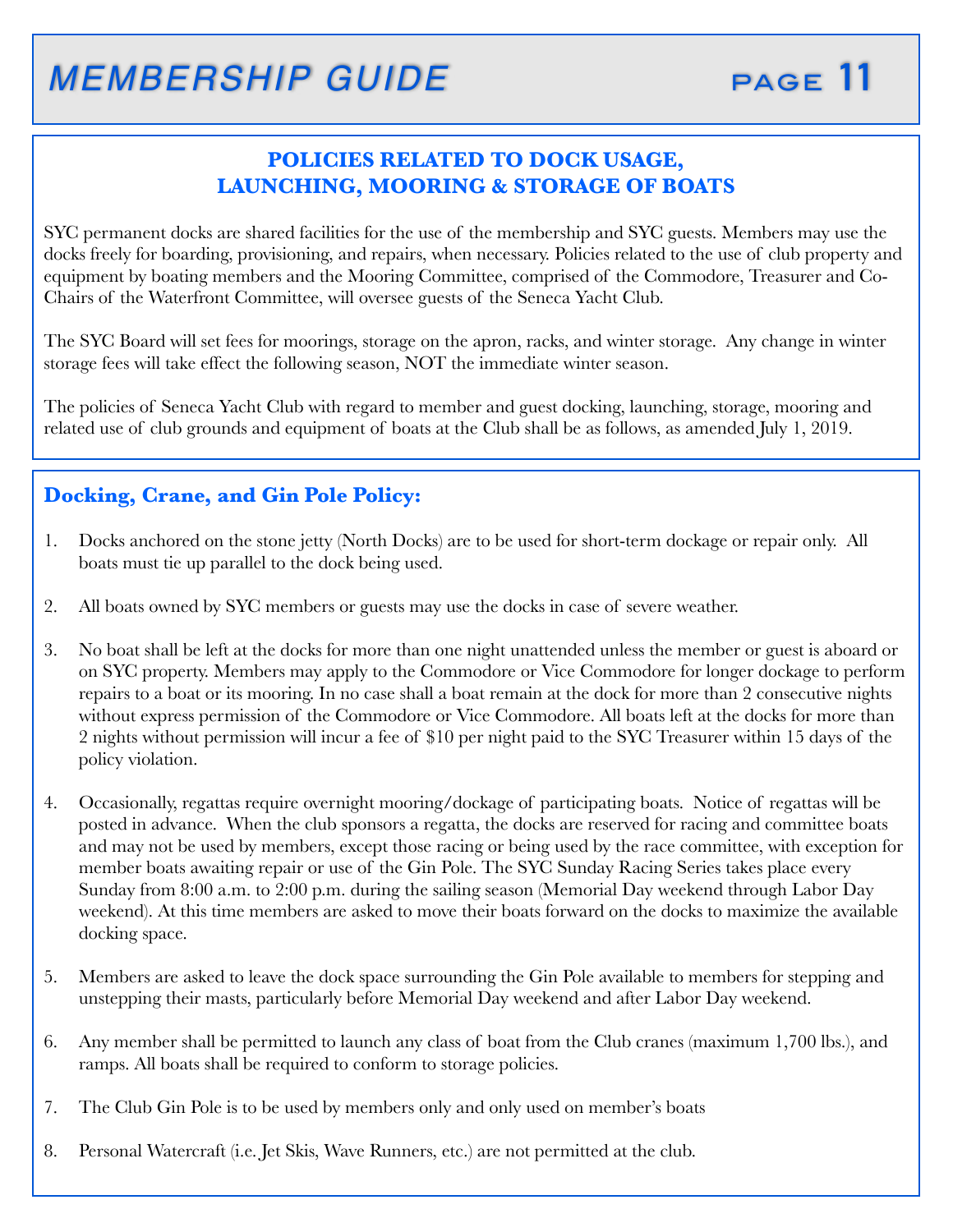

### **Mooring Policy:**

- 1. Members have access to two mooring areas for sailboats. The first is in front or due west (West Harbor) of the Club and offers water depths of four to 12 feet. The second area is the small harbor to the north of the Club (North Harbor) and offers depths of six to ten feet.
- 2. Members wishing to moor their boats at the Club must apply to the Mooring Committee and have their space approved and recorded. It is required that *Chapman's* be consulted regarding proper mooring design. Swing room must be minimized to accommodate as many members' boats as possible.
- 3. The construction and installation of the mooring is the member's responsibility and the member bears sole liability for any damages to his/her boat or neighboring boats that result from an improperly installed or inadequately maintained mooring.
- 4. It is the responsibility of mooring user to immediately reposition any mooring that inadvertently is dragged into the swing zone of another member's mooring.
- 5. If a mooring will not be used for one season on a temporary basis, due to health, boat maintenance, travel or other legitimate reason, a written request must be submitted to the Mooring Committee, and based on approval, "loaned" by the assigned user to another member on the waiting list for up to one season.
- 6. The North Harbor is reserved for sailboats with a berthing below deck, minimum draft of four feet or greater and a length that is a minimum of 25 feet but no more than 30 feet. The West Mooring Field spaces are open to any sailboat.
- 7. North Harbor eligibility is open to all members who request a mooring, are registered on the waiting list and who have or agreed to purchase a qualifying boat within 60 days of securing a mooring assignment.
- 8. Members wishing to apply for a mooring shall make a request in writing to the Mooring Committee and shall be placed on a waiting list that will include name, date of request and total years of membership seniority. Assignment will be based first on seniority, and if seniority is equivalent, the member with the earlier date of membership will be assigned said mooring.
- 9. The Mooring Committee will maintain and post the waiting list for both the North and West Mooring Fields, ranked by total years (not continuous years) of membership seniority. Those Club members who own or agree to own a conforming cruising class sailboat will only be considered if they are registered on the waiting list.
- 10. Assignment of mooring spaces will be made on a first refusal basis to the most senior members on the waiting list to accept or decline. If a mooring is declined, that members name will remain on the list until such time as they inform the Mooring Committee they no longer wish a mooring.
- 11. When an applicant is granted a mooring, they have 60 days from notification to put a conforming boat, owned by the applicant, on the mooring. For mooring assignment purposes, no boat will have more than one owner. The 60-day period shall run from May 1 to November 1. If notification is given fewer than 60 days prior to November 1, the balance of the 60-day period shall begin the following May 1.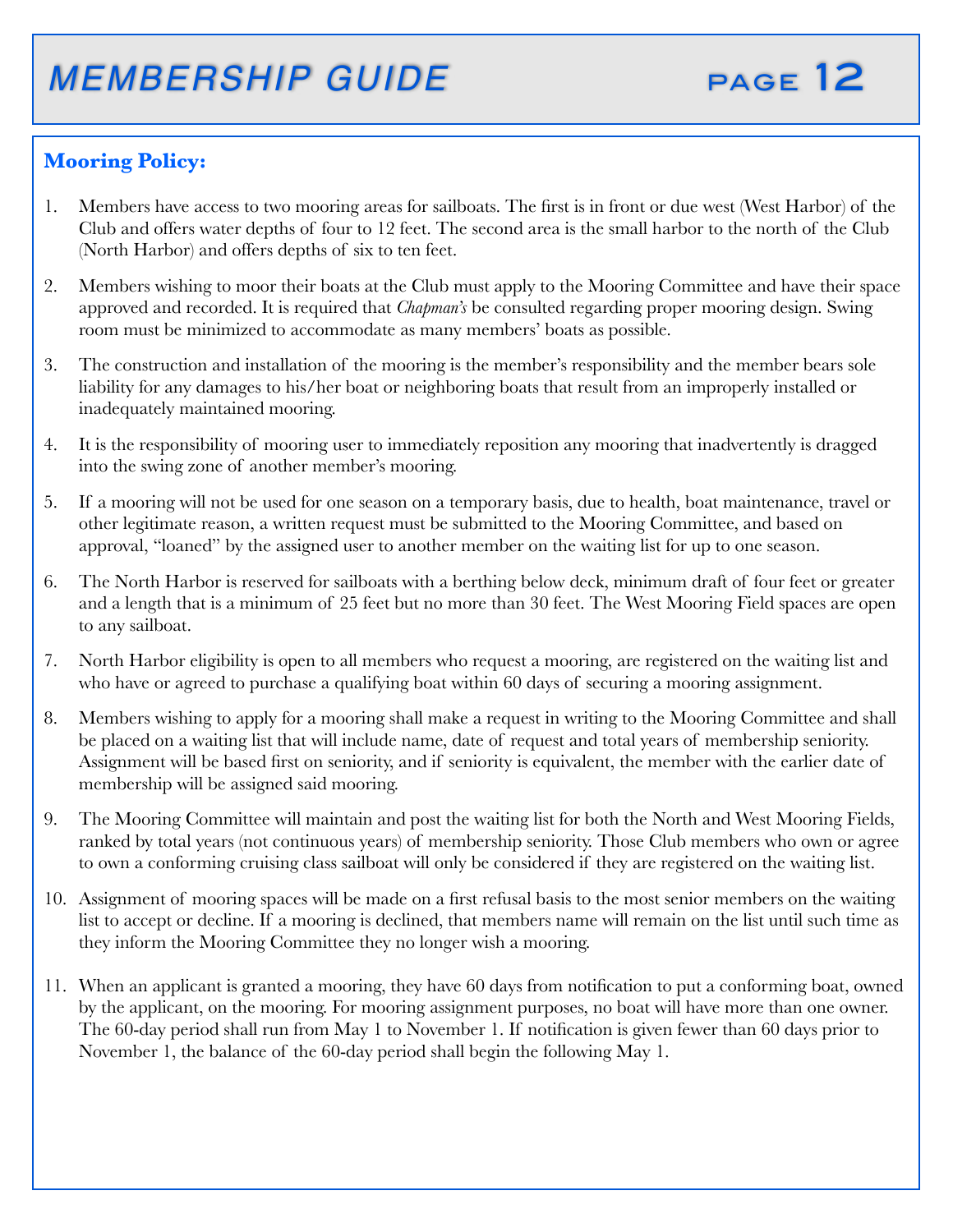### **Mooring Policy continued:**

12. No member may sell or 'inherit" a mooring space. Moorings spaces are assigned to Members, not boats. While the club reserves the right to assign and revoke mooring spaces, mooring equipment maintenance, repair and repositioning (ground tackle) are the responsibility of the assigned member.

13. When a mooring space is vacated, the member has the right to remove any and all mooring materials and equipment, but is obligated to leave a suitable chain and floating marker to indicate the location for that space.

14. If a member vacates a mooring space and elects not to remove mooring tackle, if and when the mooring space is reassigned any consideration of equipment costs are to be negotiated between the former and newly assigned mooring user. If negotiations fail to reach an agreement the newly assigned user is free to install a new mooring in the same location. If no applicant is immediately assigned, reimbursement for costs will be waived after one season if the mooring tackle is not removed.

15. One Dinghy/Tender for boats on moorings is included with the mooring fee and will have a dedicated area for loading.

#### **Storage Policy:**

- 1. Storage areas include a) the paved Apron lot inside the SYC gate; b) Racks and Beach areas along the fence and adjacent to the boat ramp and floating docks; c) the Parking Lot field behind the parking lot directly north of the club, and d) the storage lot directly east of the former RR Bridge Abutment. Again, fees will be assigned by the Board of Directors and published.
	- 1.1. Apron Lot: Eligibility for in season storage will be limited to boats on trailers with a weight no more than 2000 lbs, and length of no more than 24 feet. All members with eligible boats shall be permitted to store boats on the apron area on a first come first served basis, with Fleet Boats given priority. No Off-Season storage is available on the apron.
	- 1.2. Racks and Beach Area: Racks use is prioritized for 1) Seneca Sailing Academy boats, and 2) Fleet Class boats. These slots will be marked. Any additional member canoes, kayaks and other small nonpowered craft may be stored on the racks on a first come first served basis. Rack space will be assigned based on the same seniority ranking by the Mooring Committee as for mooring in the North Harbor.
	- 1.3. Parking Lot Perimeter: Trailers and registered boats on trailers can be stored along the parking lot perimeter during the Memorial Day through Labor Day season. Only boats that launch from south dock ramp can park along the parking lot perimeter and assigned space. Exceptions permitted with permission of the Board.
	- 1.4. North Storage Lot: Trailers and registered boats on trailers can be stored on and/or off-season.
- 2. All boats and trailers must be removed from the Club by December 1st and may not be brought back to the Club before March 1st, unless being officially stored in the North Storage Lot or Rack Area. Any boats remaining on Club grounds after December 1st will be charged a winter storage fee at the owner's expense. Any member who wishes to sail after December 1<sup>st</sup> and before March 1<sup>st</sup> may apply in writing to the Mooring Committee for an exception to the rule, which may be granted in the discretion of the Mooring Committee.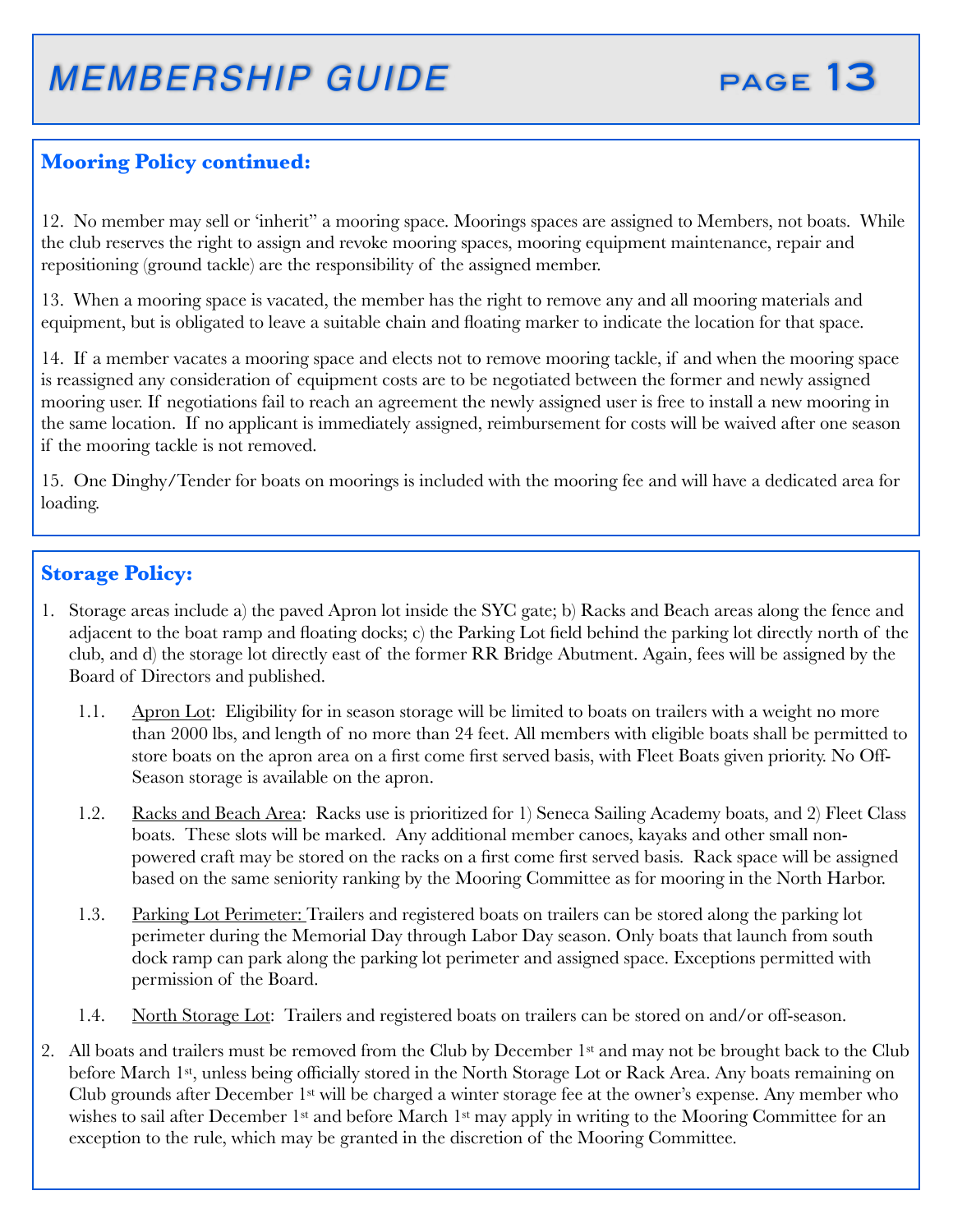

#### **Private Party Request Process**

Private parties which include more than 20 non-members require registration with the SYC Social Committee and SYC Board approval in advance. Parties with 40 or more members and/or non-members also require registration and approval. All party reservation requests must be made by an SYC sponsor member. During the sailing season, SYC reserves the right to reject applications for parties of any size that would significantly limit use of the Club by the membership on weekends or holidays. The Seneca Yacht Club Board of Directors also reserves the right to deny any application for party reservations at its sole discretion.

#### **TO REQUEST A PARTY**

1. Contact Social Committee Member, Julia Mattick, at 315-719-5970 or *jmattick@verizon.net* to determine if your party date is available. You can preview the schedule of Club events on the website calendar: www.senecayc.org/calendar

2. At least **two weeks** in advance of the requested party date, complete and submit the Party Reservation Request form below, along with payment fee and deposit to:

SYC Social Committee Julia Mattick 233 High Street Geneva, NY 14456

3. Once the Social Committee receives the completed party request form (below), the request will be presented to the SYC Board of Directors for review.

4. The Social Committee will notify the sponsor member regarding the Board's review/approval.

5. The Social Committee will then work with the sponsor member to reserve the necessary facilities at the Club, arrange for specific needs, and assist with arrangements for vendor services, if required.

PLEASE NOTE: the use of either of the Club's propane grills must be arranged with the Social Committee in advance as they are locked and cannot be accessed without a key.

6. The sponsor member is responsible for the conduct of the party including but not limited to cleanup, trash disposal, and alcoholic beverage control (no sales are allowed on the premises). The SYC requires obedience to all New York State and local laws regarding alcoholic beverage consumption on the SYC premises.

7. Reservations must be made for large parties as defined above. We regret that our facilities do not allow for larger parties.

8. FEES - To defray the expenses of the club for use of the facility the following fees will be collected:

- $\cdot$  From 20 to 50 non-members  $$50$
- $\cdot$  From 51 to 74 people  $\$100$
- $\cdot$  From 75 to 100 people  $$250$
- $\cdot$  Up to 200 people  $$400$
- · Fees subject to change

9. DEPOSIT - In addition, a refundable damage and cleaning deposit of \$100 (separate check) is required.

10. These guidelines apply to parties sponsored by the various fleet events as well as events sponsored by individual members or outside organizations. Club-sponsored events are exempt from the fees listed above.

Thank you! The Seneca Yacht Club Board of Directors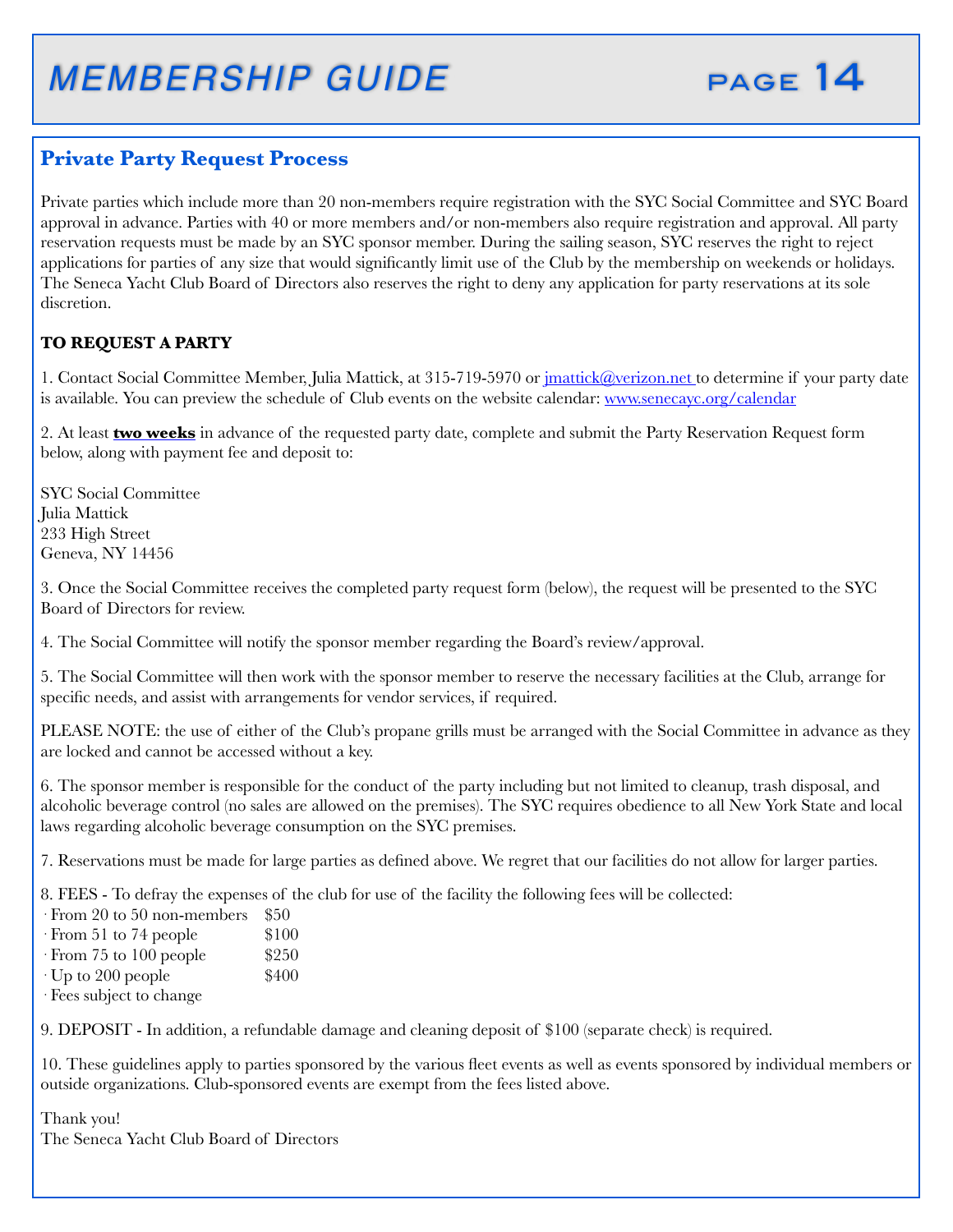#### **Seneca Yacht Club Party Reservation Request Form**

Please complete and mail this form, along with a check payable to Seneca Yacht Club for the required fee and a separate check payable to Seneca Yacht Club for the \$100 deposit to:

SYC Social Committee Julia Mattick 233 High Street Geneva, NY 14456

#### SYC SPONSOR MEMBER NAME:

#### ORGANIZATION NAME:

*(If request is being made on behalf of an organization, please provide both organization name and SYC Sponsor Member Name.)*

Mailing Address:

City:

Zip Code:

Email:

Phone:

Party Date Requested:

Alternate Date Requested:

Party Time Requested:

Party Duration (hours):

Number of People Attending:

Type of Party:

*Please answer the following questions:*

*Where, on the Club grounds, will your party be set-up?*

*Will you need to use the kitchen stove?*

*Will you need to use the Club gas grill?*

*Will you be using a caterer?*

*Will you have a tent?*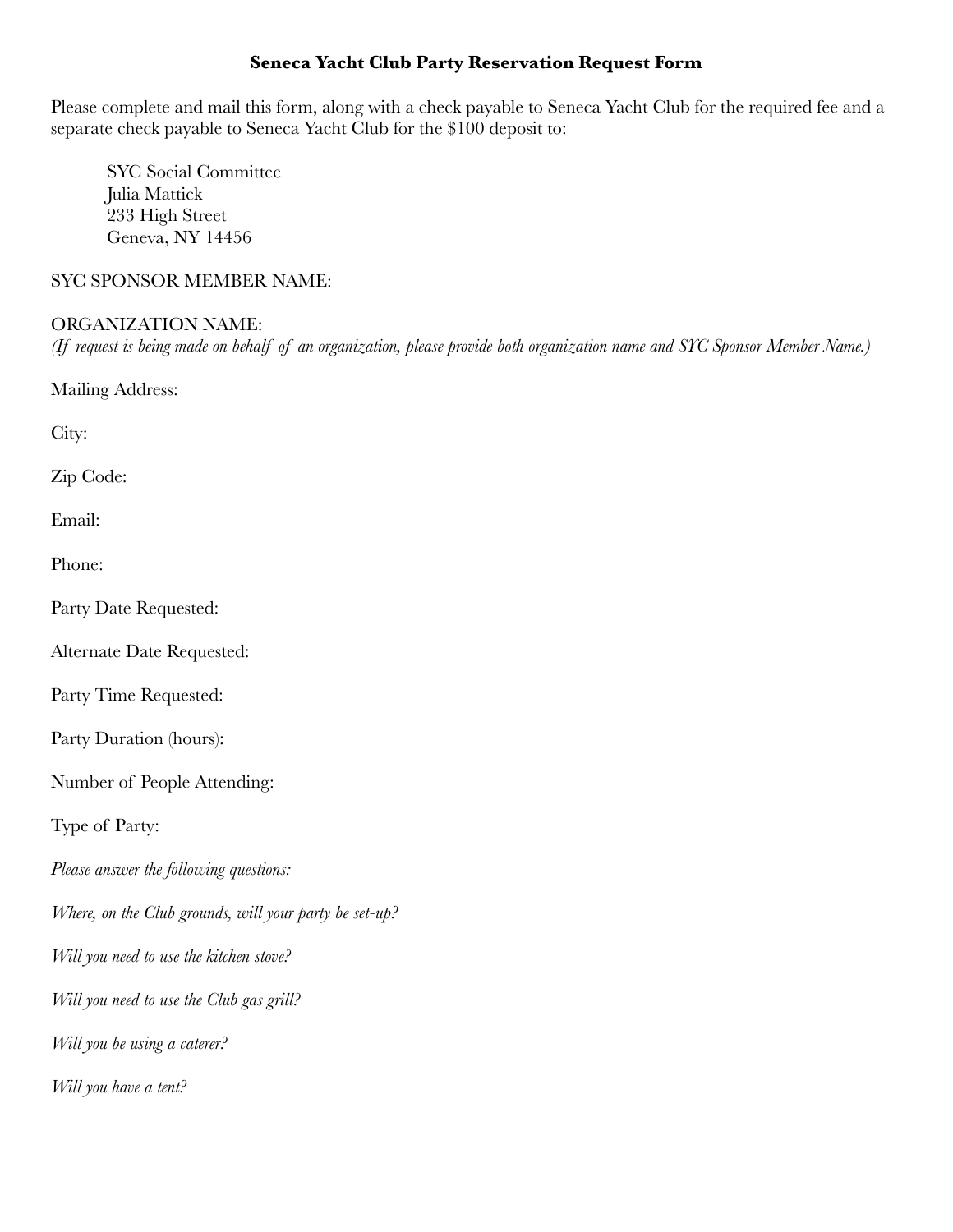

#### **Active Members of Seneca Yacht Club March 3, 2022**

 TERRYACREE JIM & SUE ADAMS ARTHUR AND ELLEN AGNELLO HERB & BERNADINE ALDWINCKLE VINCENT & KIMBERLY ALIPERTI CHRIS & STEPHANIE ANNEAR JOHN & JOY MARTIN BAKER FRANK & BARBARA BARTELS DONALD W. BARTON CHARLIE BAUDER ZAZA & JANELL BEKAURI RUTH BENEDICT DALTON BERRINGER SHARI BEST STEVE & LARABLANCHARD PAUL & JOANNE BLEAKLEY JUILET & VINCE BOISSELLE TOM & JANE BONACCI MARYLEE BOURBEAU& SAM BONNEY JANE BOURBEAU KATHERINE HASHIM & MICHAEL BOURBEAU JOHN & GINNY BOURKE DAVID H. BRIND DAVID & MEGHAN BROWN KRISTEN BRUBAKER JOANNE BUCKLEY TIM & EILEEN BUCKLEY RICHARD & JANET BURGESS BECKY BURNS HALLETT & KIRSTEN BURRALL TOM & BEVERLY BURRALL ANN BURT

 CHIP CAPRARO & JAN REGAN ROBERT CASLER & SANDRA STOFFEL MOLLY CHAPIN RYAN & CAROLINE CHAPMAN SANDRA CHU & DEREK LUSTIG JEAN A. CIRONE JIM & NORA CLEMENTS PHILIP AND EILEEN CORRELL CHRIS COSTELLO JANE & MARY JO ARTHUR CROESSMANN MARTY DAVIS & PAUL WAGNER PHYLLIS DE VITO BILL & GRACE DEAN III JODI DEAN BILL AND LIZ DEAN LAURA & DAN ROMAN DEAN TOM & PATRICIA DEANE DAVID & MAGGIE DEE GREGORY SILVERMAN & ESTHER DICKINSON JEAN DICKSON LARRY & JUDY DOBMEIER TIM & SUE DONAHUE JANE DONEGAN AMARA DUNN MICHAEL & SARAH EIGHMEY ARTHUR & LINDA EQUINOZZI LLOYD & DUREE EVANS ROGER FARRAND GENNARO & CHRISTINE FAZIO TODD & ANDREA FITZGERALD TOM & JOAN FRATANGELO JAY FREER DAVID & LOUISE FURBER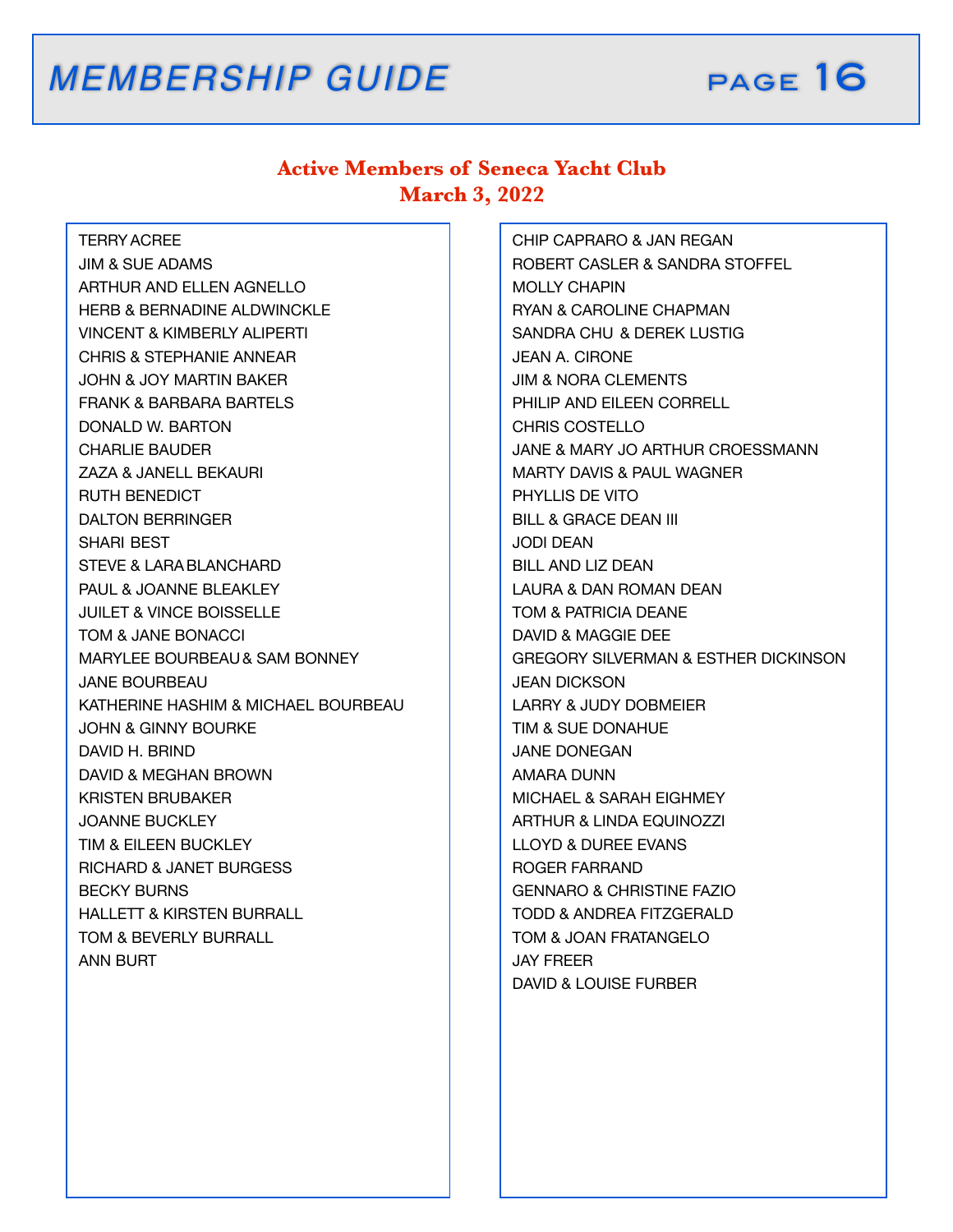

### **Active Members of Seneca Yacht Club March 3, 2022**

| DAVID GADOURY & FRANCINE SMITH    | <b>CHARLES &amp; CHERYL JORDAN</b>          |
|-----------------------------------|---------------------------------------------|
| DAVE & NANCY GALLEHER             | <b>CHAD &amp; TOBY KAYSER</b>               |
| <b>COREY &amp; BETH GATES</b>     | <b>JOHN &amp; CHERITH KEETON</b>            |
| <b>MARSHALL GATES</b>             | DAVID KENDRICK & NAN ARENS                  |
| <b>CHRIS &amp; SAGE GERLING</b>   | JAMES & PEG KENNEDY                         |
| JAMES & JANE GERLING              | KRISTY KENYON & ANTHONY VALIDZIC            |
| <b>JIM &amp; CHERYL GINDLING</b>  | RAY & LETITIA KILLIAN                       |
| <b>NEIL &amp; SUSAN GOLD</b>      | PIM KOVACH                                  |
| KAREN GOULET                      | ROBERT KRAHULIK                             |
| LISA HOWARD-GRABMAN & BOB GRABMAN | <b>BILL &amp; LAUREN LAMB</b>               |
| ALEX GREENSPON                    | MRS. ROBERT C. LAMB                         |
| ANNE GREENSPON                    | <b>MARY LAWTHERS</b>                        |
| CAROL & SHAWN GRIFFIN             | <b>BRAM &amp; VICTORIA LEHMAN</b>           |
| LOU & KIRRA GUARD                 | <b>GREG &amp; DONNA LOEB</b>                |
| <b>RICH &amp; CONNIE GUERIN</b>   | <b>GREGORY LANGLOIS &amp; CHELSEA LYTLE</b> |
| <b>MARK GUGINO</b>                | <b>CHRIS &amp; LAURIE LYTLE</b>             |
| <b>MICHAEL HANKIN</b>             | SARAH MADER & TRAVIS FARMER                 |
| <b>GARY &amp; JEAN HARMAN</b>     | DARRIN MAGEE & BETH KINNE                   |
| JACK & DEBORAH HARRIS             | ANNA & KATHERINE MANSFIELD                  |
| E CHARLES HARTMAN                 | DAVID & KARA MAPSTONE                       |
| ED & MARY HAWKINS                 | ROBERT & SAMANTHA MARR                      |
| KATHLEEN HEALEY                   | <b>GREG MASSARA</b>                         |
| LESLIE HEBB                       | <b>JAMES MATTHEWS</b>                       |
| MRS. RAY O. HELMER                | <b>BOB AND JULIA MATTICK</b>                |
| <b>JAMES HENDEE</b>               | DAVE & JUDY MAYNE                           |
| CAROL HERRING                     | <b>SCOTT &amp; PATRICIA McDONALD</b>        |
| STEVE & STEPHANIE HESLER          | <b>SCOTT &amp; JUDITH MCKINNEY</b>          |
| LEAH RUTH HIMMELHOCH              | KEVIN & KAREN MCNAMARA                      |
| AARON HOLLAND                     | KEN & TRACY MEYER                           |
| G. WERNER HOLTZE                  | EJ & DIANA MICHAELS                         |
| <b>JOHN &amp; DOREEN HOVEY</b>    | <b>CAMERON &amp; KATY MILLER</b>            |
| FREDERICK & ANN HOVEY             | TOM & ROSARIO MILLINGTON                    |
| ANN & RICHARD HOYT                | KAREN MILTNER & DENNIS FERLITO              |
|                                   | <b>ANITA MIRACLE</b>                        |
|                                   |                                             |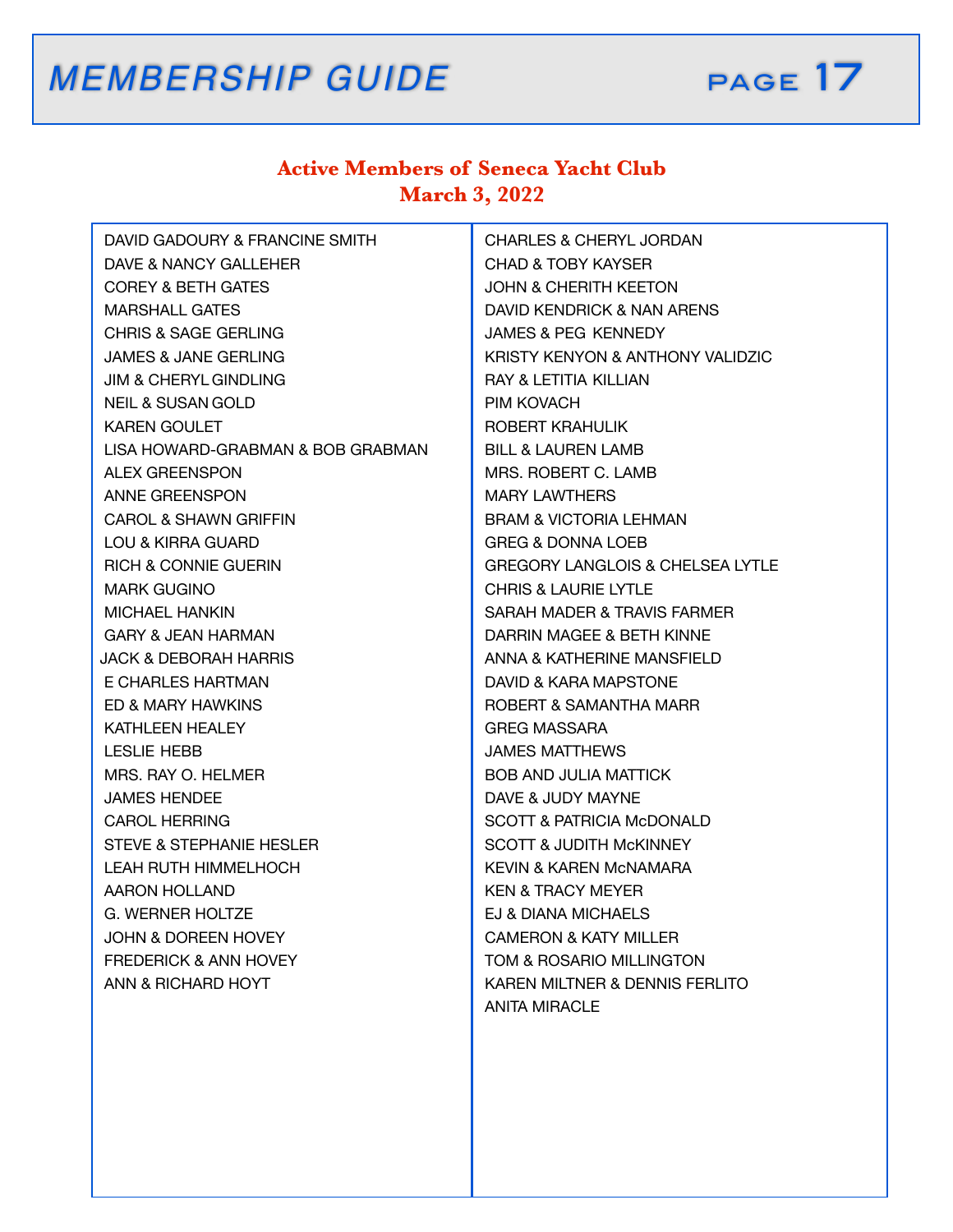### **Active Members of Seneca Yacht Club March 3, 2022**

| <b>CARL MONSON</b>                        | <b>HOWARD &amp; SUSAN SABIN</b>        |
|-------------------------------------------|----------------------------------------|
| JENNIFER MORRIS & JIM SPATES              | <b>RICHARD &amp; LISA SALTER</b>       |
| DAN MULVEY                                | <b>BRUCE &amp; LINDA SCHERER</b>       |
| WILLIAM H MULVEY JR                       | <b>STEVE SCHERER</b>                   |
| MRS WILLIAM H. MULVEY                     | <b>DON &amp; BECKY SCHICHLER</b>       |
| DAVE & LEAH MURRAY                        | ALEXANDRA VITULANO & HARRISON SCHUTZER |
| <b>MATT &amp; ALISON MURRAY</b>           | <b>AMY SELLERS</b>                     |
| STEVEN P. & KIM NAIMOLI                   | <b>TONY &amp; ANN SHELTON</b>          |
| <b>BRIAN &amp; MELISSA NAULT</b>          | <b>JACOB SILVER</b>                    |
| <b>JAMES NORWALK &amp; MAY FARNSWORTH</b> | <b>JEFFERY SITTER</b>                  |
| KEN NOTT                                  | <b>LARRY &amp; CHRIS SMART</b>         |
| <b>JOANNE GOFF &amp; MARA O'LAUGHLIN</b>  | <b>SCOTT SMITH</b>                     |
| <b>MARY JEANNE ORLOV</b>                  | <b>TERRY &amp; MARY SPITTLER</b>       |
| PAUL & ALISSA OWENS                       | KENNETH & EVA STEADMAN                 |
| <b>KAREN PEARSON</b>                      | DONALD & LUCILLE STEWART               |
| LAURIE PALMISANO & CASEY PETERSON         | <b>ALLISON STOKES</b>                  |
| <b>JOE &amp; DEB PHELPS</b>               | ANNE S. STRAND                         |
| <b>DAVID PHILLIPS</b>                     | MARY LOU STRAWWAY                      |
| <b>WILL PHIPPS</b>                        | <b>ROBERT &amp; SUSAN STRONG</b>       |
| <b>RALPH POOLE III</b>                    | <b>BRADFORD C. SWETT</b>               |
| <b>MARK PORTER</b>                        | <b>BILL &amp; PAT SWINGLY</b>          |
| AMANDA TOURTELLOTTE & ETHAN POWELL        | <b>JOSEPH &amp; ASHLEY TAPSCOTT</b>    |
| <b>SHARYN POWELL</b>                      | <b>CHARLES &amp; CODRUTA TEMPLE</b>    |
| DANIEL P. QUIGLEY                         | <b>JOYCE TOHER</b>                     |
| <b>GREGORY &amp; MICHELLE RAYMOND</b>     | SEBASTIANO LUCCI & CAROLINE TRAVALIA   |
| <b>BRUCE &amp; KIM REISCH</b>             | <b>BRUCE &amp; KEREN TUXILL</b>        |
| <b>HARVEY &amp; NANCY REISSIG</b>         | SCHUYLER & CAROL VAN HORN              |
| ROZ RICE                                  |                                        |
| SOPHIE & TIM RISKIE                       |                                        |
| <b>MARTHA ROBERTS</b>                     |                                        |
| <b>MATTHEW ROBINSON</b>                   |                                        |
| <b>RICHARD &amp; INGE ROBINSON</b>        |                                        |
| <b>JON &amp; PAM ROGERS</b>               |                                        |
| <b>RICK &amp; DONNA ROSENBERG</b>         |                                        |
| <b>HAROLD &amp; JANISE ROSS</b>           |                                        |
| <b>RON &amp; MURIEL RUPPERT</b>           |                                        |
| <b>KELBY JAMES RUSSELL</b>                |                                        |
|                                           |                                        |